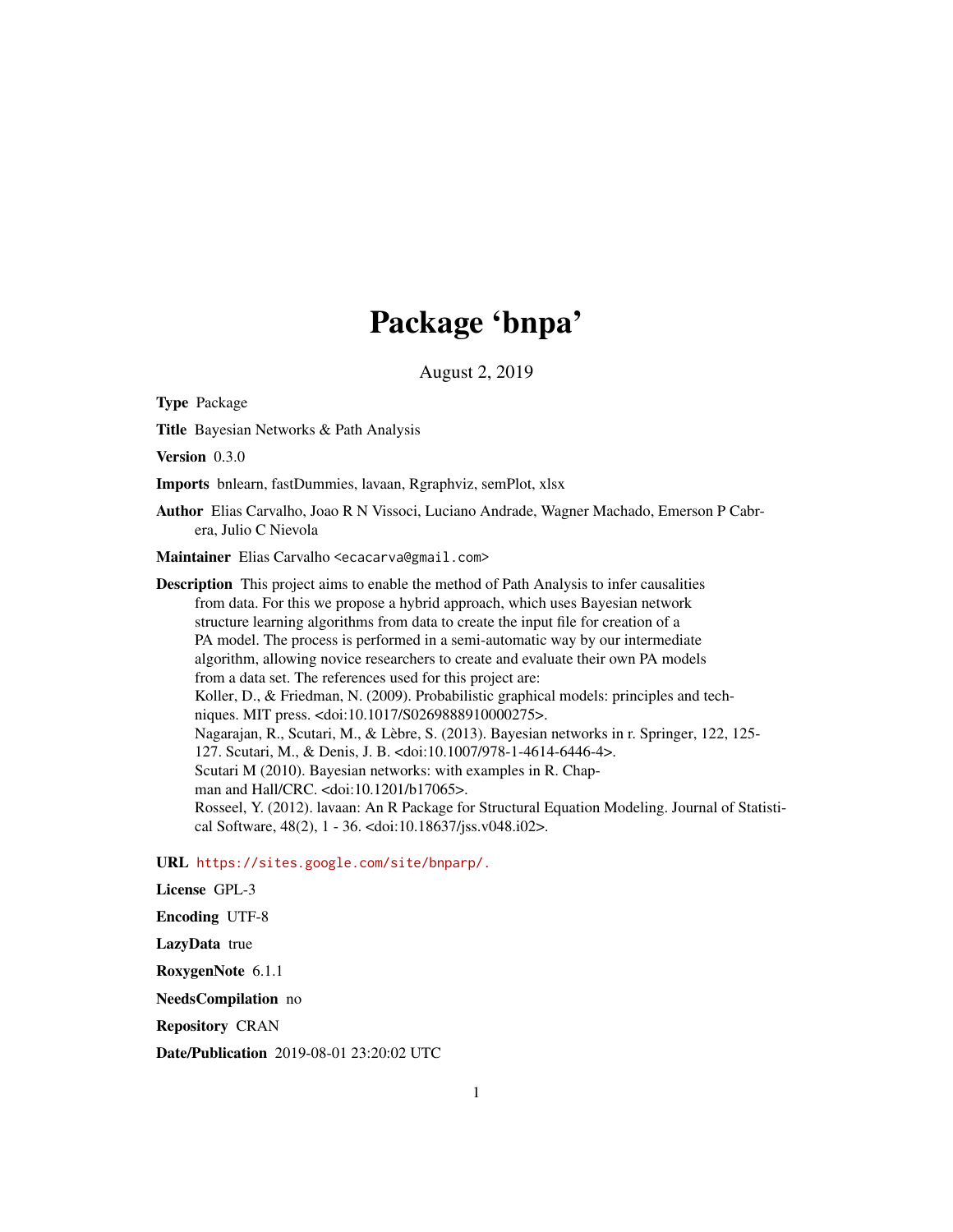# <span id="page-1-0"></span>R topics documented:

|       | $\overline{6}$            |
|-------|---------------------------|
|       |                           |
|       | $\overline{\phantom{0}}8$ |
|       |                           |
|       |                           |
|       |                           |
|       |                           |
|       |                           |
|       |                           |
|       |                           |
|       |                           |
|       |                           |
|       |                           |
|       |                           |
|       |                           |
|       |                           |
|       |                           |
|       |                           |
|       |                           |
|       |                           |
| Index | 28                        |
|       |                           |

boot.strap.bn *Executes a bootstrap during the learning of a BN structure*

# Description

This function receives a list of parameters, executes the bootstrap process and learn the Bayesian Network (BN) from the data set, then executes the process of model averaging to extract the final BN structure and print it.

# Usage

```
boot.strap.bn(bn.algorithm, bn.score.test, data.to.work, black.list,
 white.list, nreplicates = 1000, type.of.algorithm, outcome.var)
```
# Arguments

| bn.algorithm is a list of algorithms to learn the BN structure.                              |
|----------------------------------------------------------------------------------------------|
| bn. score. test is list of conditional independence tests and the network scores to be used. |
| $data.to.words$ is a data from which the BN structure will be learned.                       |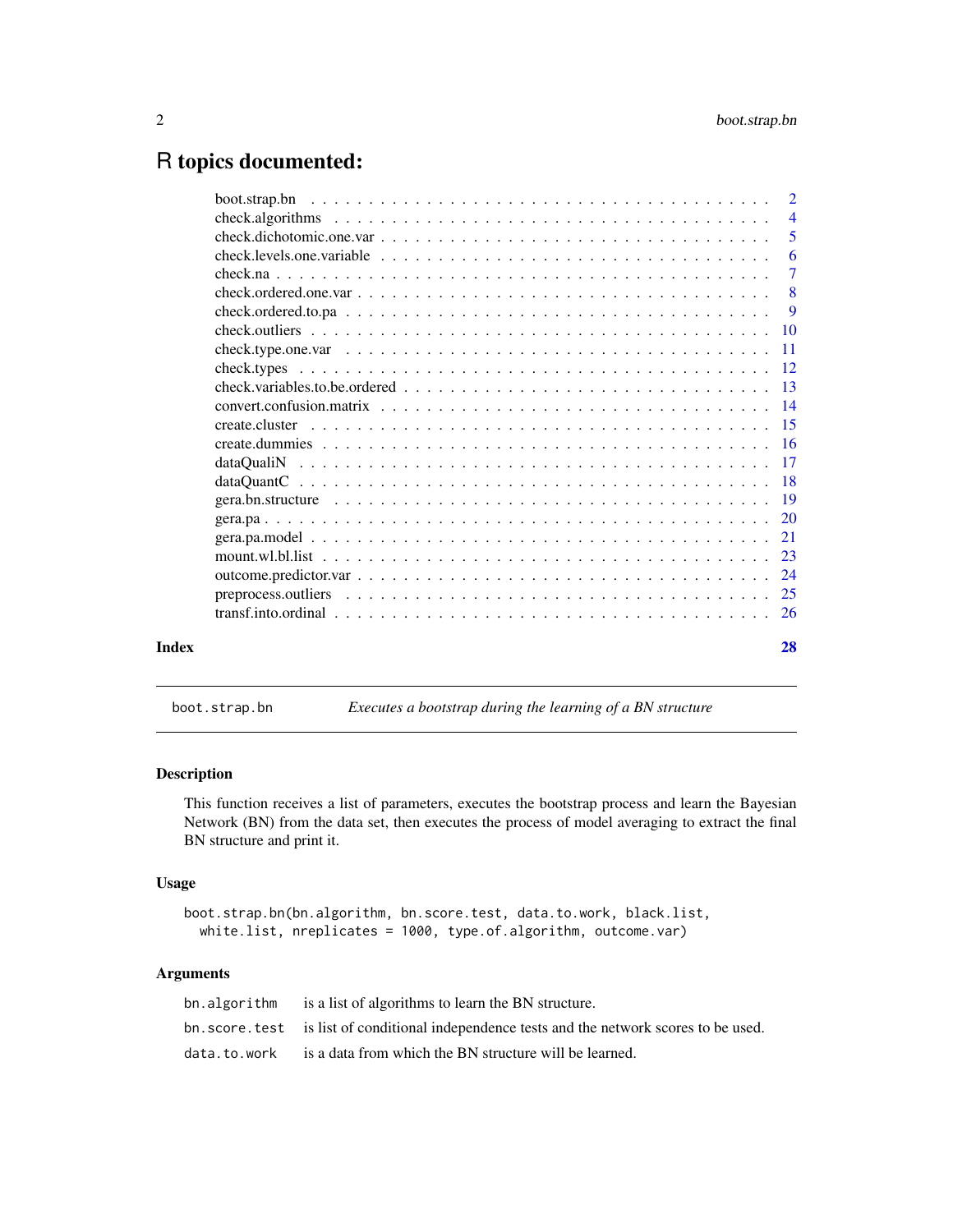# boot.strap.bn 3

| black.list        | is a list of forbiden connections of BN structure to be created.                                |
|-------------------|-------------------------------------------------------------------------------------------------|
| white.list        | is a list of mandatory connections of BN structure to be created.                               |
| nreplicates       | is the number of replications to be done in the bootstrap process.                              |
| type.of.algorithm |                                                                                                 |
|                   | is the type of algorithm to learn the BN sctructure, it would be constrained or<br>score based. |
| outcome.var       | is the variable to be used as outcome (dependent) and be highlighted in the BN.                 |

# Value

The final BN structure learned.

#### Author(s)

Elias Carvalho

# References

Claeskens N, Hjort N (2009) Model selection and model avaraging. Cambridge University Press, Cambridge, England.

Koller D, Friedman N (2009) Probabilistic graphical models: principles and techniques. MIT Press, Cambridge.

Scutari M (2017). Bayesian Network Constraint-Based Structure Learning Algorithms: Parallel and Optimized Implementations in the bnlearn R Package. Journal of Statistical Software, 77(2), 1-20.

```
## Not run:
# Clean environment
closeAllConnections()
rm(list=ls())
# Set enviroment
# setwd("to your working directory")
# Load packages
library(bnpa)
# Use working data sets from package
data(dataQualiN)
# Start the cluster
cl <- bnpa::create.cluster()
# Set the number of replications
nreplicates=1000
# Set the algorithm to be used
bn.algorithm="hc"
# Executes a parallel bootstrap process
data.bn.boot.strap=bnlearn::boot.strength(data = dataQualiN, R = nreplicates, algorithm =
bn.algorithm, cluster=cl, algorithm.args=list(score="bic"), cpdag = FALSE)
# Release the cluster
parallel::stopCluster(cl)
```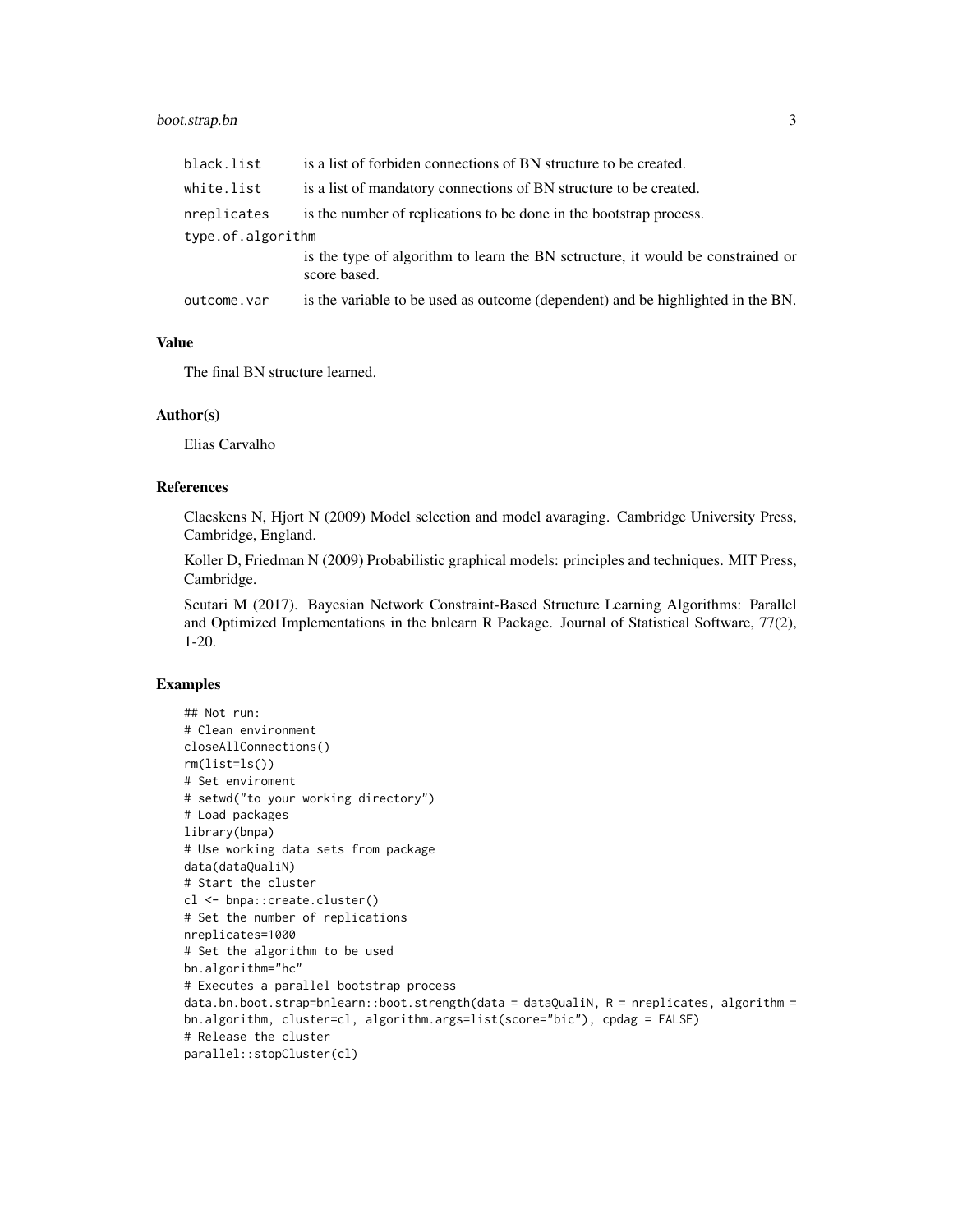```
head(data.bn.boot.strap)
```

```
## End(Not run)
```
check.algorithms *Verifies the BN learning algorithms*

#### Description

This function receives a list of algorithms of bnlearn package and check if it would be used in bnpa package.

#### Usage

check.algorithms(bn.learn.algorithms)

# Arguments

bn.learn.algorithms

is a list of algorithms (present in bnlearn package) to be used in BN structure learning pocess in bnpa.

# Author(s)

Elias Carvalho

# References

Scutari M (2017). Bayesian Network Constraint-Based Structure Learning Algorithms: Parallel and Optimized Implementations in the bnlearn R Package. Journal of Statistical Software, 77(2), 1-20.

```
# Clean environment
closeAllConnections()
rm(list=ls())
# Set enviroment
# setwd("~/your working directory")
# Load packages
library(bnpa)
# Set what BN learning algorithms will be used
bn.learn.algorithms <- c("gs", "hc")
# Check these algorithms
check.algorithms(bn.learn.algorithms)
```
<span id="page-3-0"></span>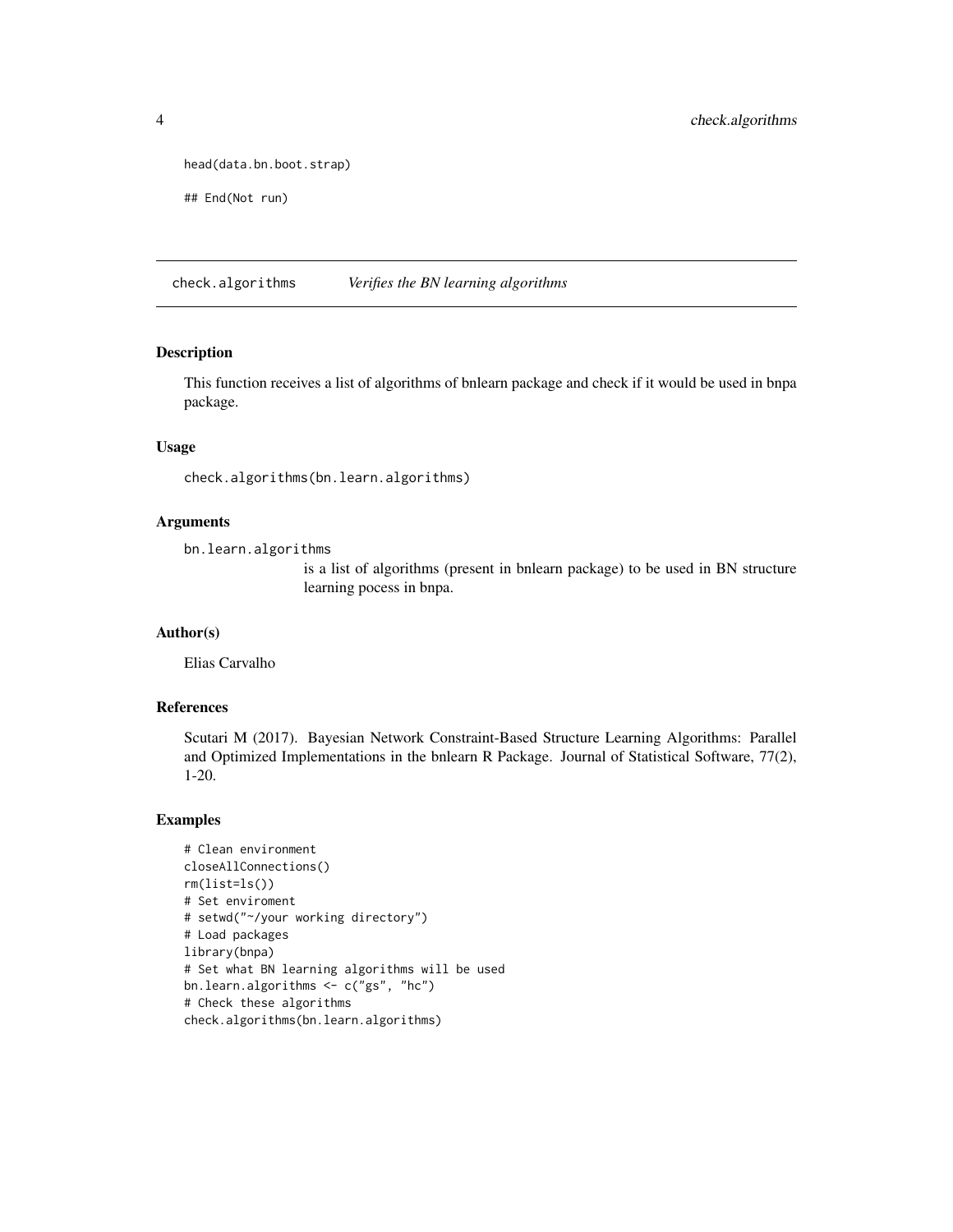<span id="page-4-0"></span>check.dichotomic.one.var

*Verify if one specific variable of a data set is dichotomic*

#### Description

This function receives a data set and the name of a specific variable and verify if it is dichotomic or not. If 'yes' then the function return TRUE.

# Usage

check.dichotomic.one.var(data.to.work, variable.name)

# Arguments

| data.to.work | is a data set containing the variables to be checked.  |
|--------------|--------------------------------------------------------|
|              | variable.name is the name of a variable to be checked. |

# Value

TRUE or FALSE

#### Author(s)

Elias Carvalho

#### References

HAYES, A F; PREACHER, K J. Statistical mediation analysis with a multicategorical independent variable. British Journal of Mathematical and Statistical Psychology, v. 67, n. 3, p. 451-470, 2014.

```
# Clean environment
closeAllConnections()
rm(list=ls())
# Set enviroment
# setwd("to your working directory")
# Load packages
library(bnpa)
# Use working data sets from package
data(dataQuantC)
head(dataQuantC)
# Show the structure of data set
str(dataQuantC)
# Set variable name
variable.name = "A"
# data set has not dichotomic variables and function will return FALSE
check.dichotomic.one.var(dataQuantC, variable.name)
```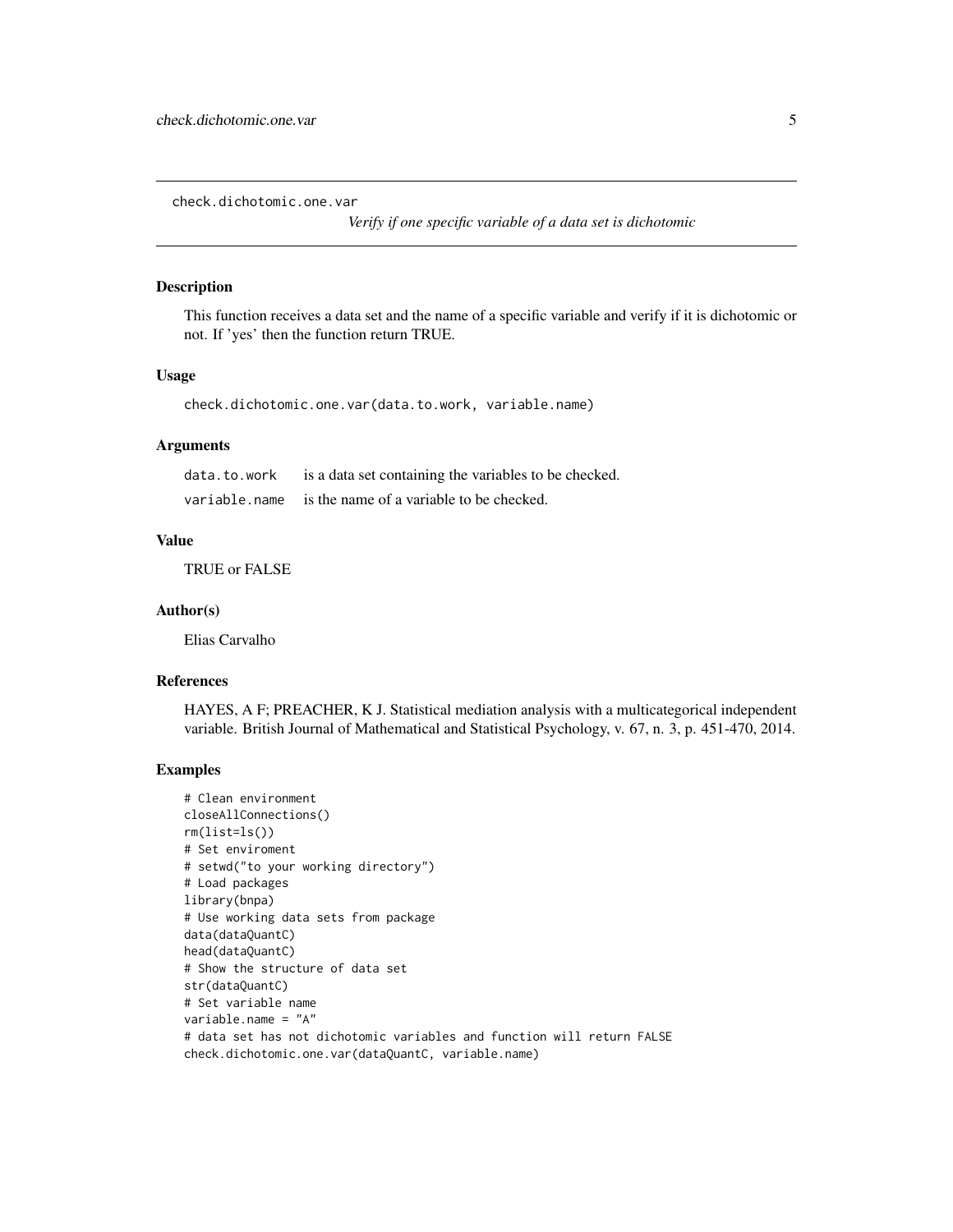```
# Adding dichotomic data to dataQuantC
dataQuantC$Z <- round(runif(500, min=0, max=1),0)
# Show the new structure of data set
str(dataQuantC)
# Set variable name
variable.name = "Z"
# Now data set has dichotomic variables and function will return TRUE
check.dichotomic.one.var(dataQuantC, variable.name)
```
check.levels.one.variable

*Check the levels of a categorical variable*

### Description

This function receives a data set and a variable name, check the type of variable to be sure it is categorical (factor) and then count the number of levels it has.

#### Usage

```
check.levels.one.variable(data.to.work, variable.name)
```
#### Arguments

| data.to.work | is a data set with variable.                         |
|--------------|------------------------------------------------------|
|              | variable.name is the name of variable to be checked. |

#### Author(s)

Elias Carvalho

#### References

GUJARATI, Damodar N. Basic econometrics. Tata McGraw-Hill Education, 2009.

```
# Clean environment
closeAllConnections()
rm(list=ls())
# Set enviroment
# setwd("to your working directory")
# Load packages
library(bnpa)
# Use working data sets from package
data(dataQualiN)
head(dataQualiN)
# Adding random data to dataQualiN, function will return TRUE
dataQualiN$Z <- round(runif(500, min=0, max=1000),2)
```
<span id="page-5-0"></span>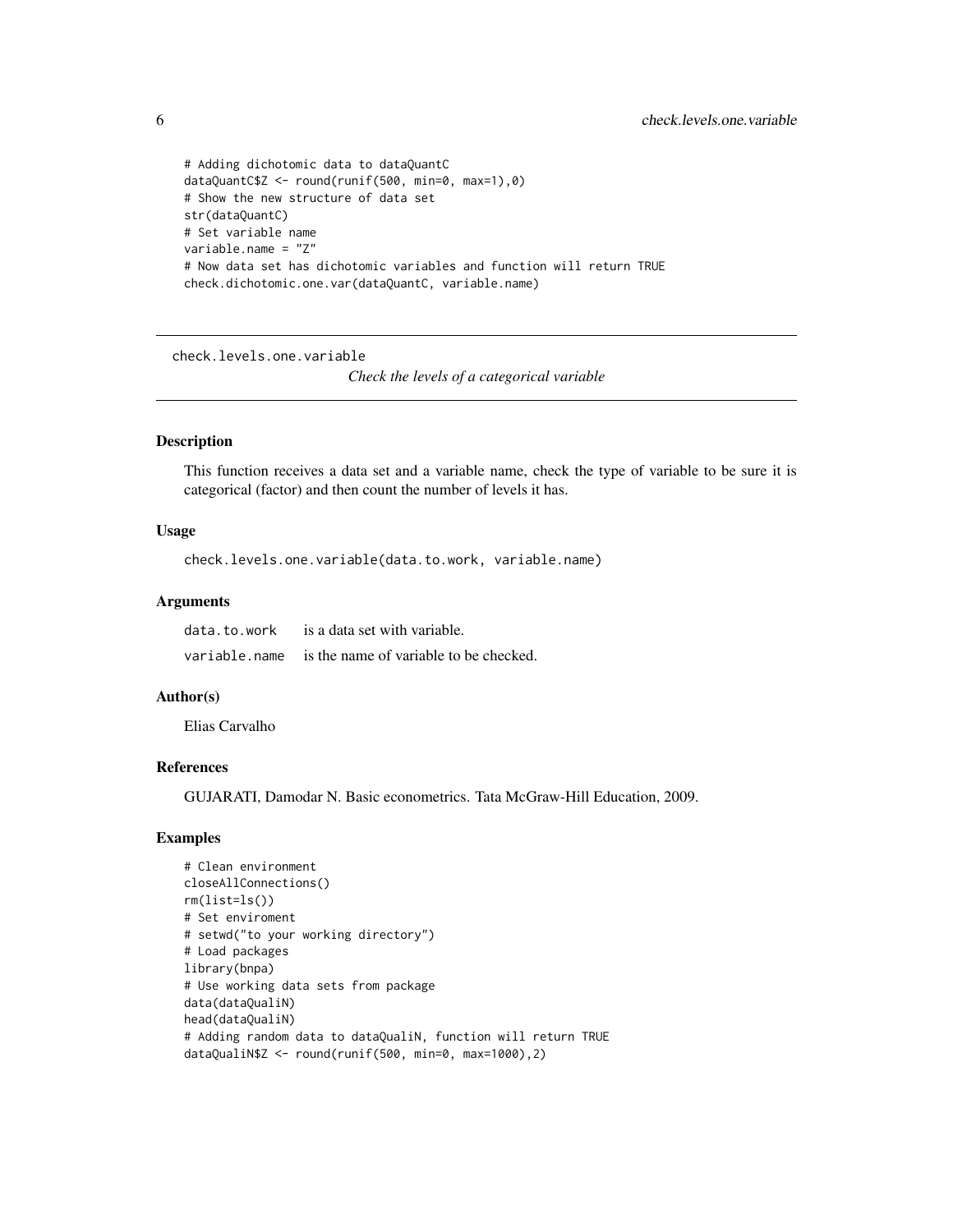#### <span id="page-6-0"></span>check.na 7

```
# Converting the numeric variable into factor
dataQualiN$Z <- factor(dataQualiN$Z)
# Set the variable name to a non categorical one
variable.name = "Z"
# Count the number o levels of a specific variable
number.of.levels <- check.levels.one.variable(dataQualiN, variable.name)
number.of.levels
# Set the variable name to a categorical variable
variable.name = "A"
# Count the number o levels of a specific variable
number.of.levels <- check.levels.one.variable(dataQualiN, variable.name)
number.of.levels
```
check.na *Verify variables with NA*

#### Description

This function receives a data set and calculates the number of NAs to each variable, then calculates the percentual of existing NAs and inform the variables, number/percent of NAs.

# Usage

```
check.na(data.to.work)
```
#### Arguments

data.to.work is a data set containing the variables to check NAs.

#### Value

the number and percent of NAs.

#### Author(s)

Elias Carvalho

#### References

LITTLE, R J A; RUBIN, D B. Statistical analysis with missing data. John Wiley & Sons, 2014.

```
# Clean environment
closeAllConnections()
rm(list=ls())
# Set enviroment
# setwd("to your working directory")
# Load packages
library(bnpa)
```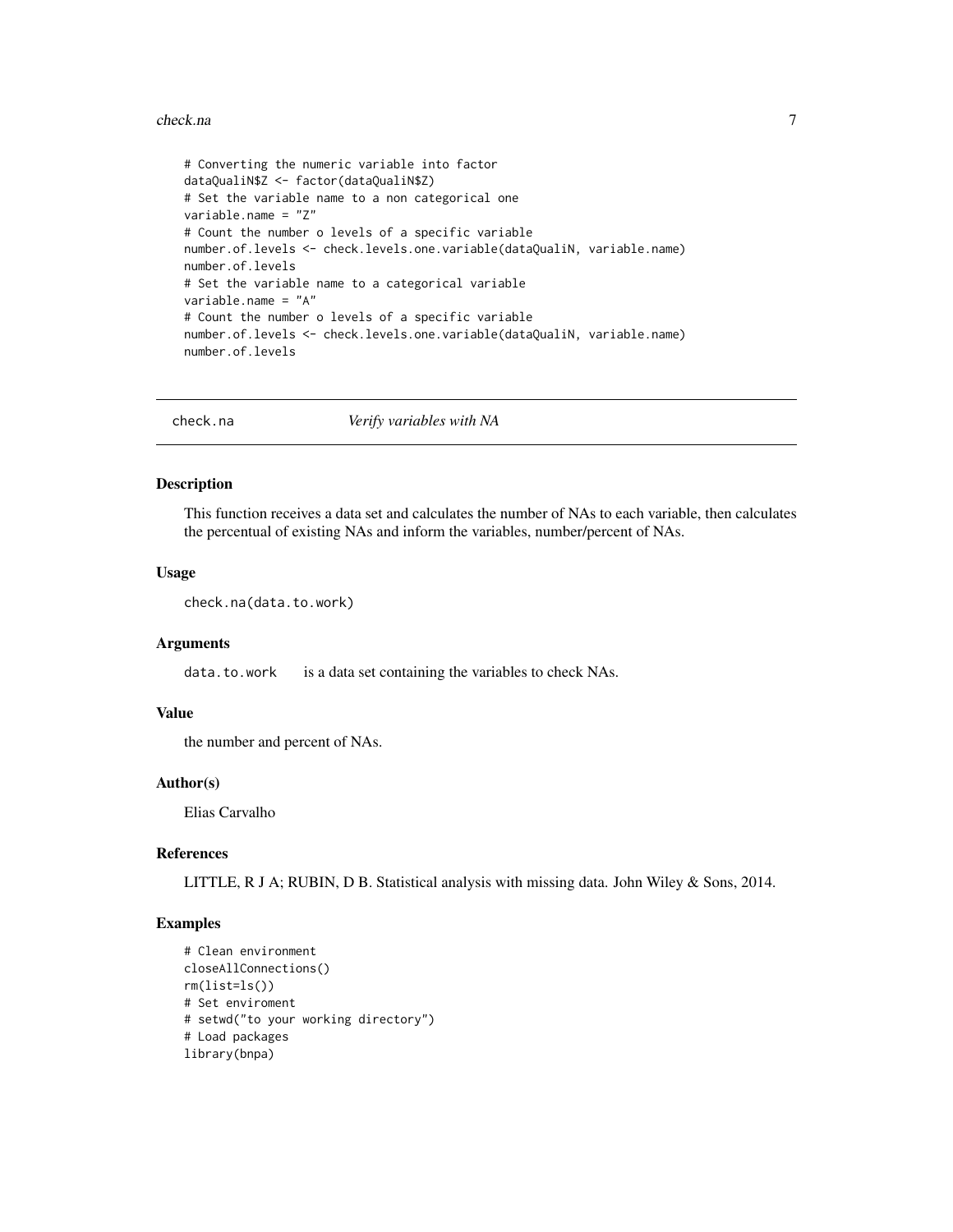```
# Use working data sets from package
data(dataQuantC)
head(dataQuantC)
# Adding NAs to dataQuantC # credits for the random NA code for: https://goo.gl/Xj6caY
dataQuantC <- as.data.frame(lapply(dataQuantC, function(cc) cc[ sample(c(TRUE, NA),
                            prob = c(0.85, 0.15), size = length(cc), replace = TRUE)]))
# Checking the Nas
check.na(dataQuantC)
```
check.ordered.one.var *Verify if one specific variable of a data set is an ordered factor*

#### Description

Receives a data set, the name of a specific variable and verify if it is an ordered factor or not. If 'yes' then the function return TRUE.

#### Usage

check.ordered.one.var(data.to.work, var.name)

# Arguments

| data.to.work | is a data set containing the variables to be checked. |
|--------------|-------------------------------------------------------|
| var.name     | is the name of variable to be checked.                |

#### Value

TRUE or FALSE

#### Author(s)

Elias Carvalho

#### References

HAYES, A F; PREACHER, K J. Statistical mediation analysis with a multicategorical independent variable. British Journal of Mathematical and Statistical Psychology, v. 67, n. 3, p. 451-470, 2014.

```
# Clean environment
closeAllConnections()
rm(list=ls())
# Set enviroment
# setwd("to your working directory")
# Load packages
library(bnpa)
# Use working data sets from package
```
<span id="page-7-0"></span>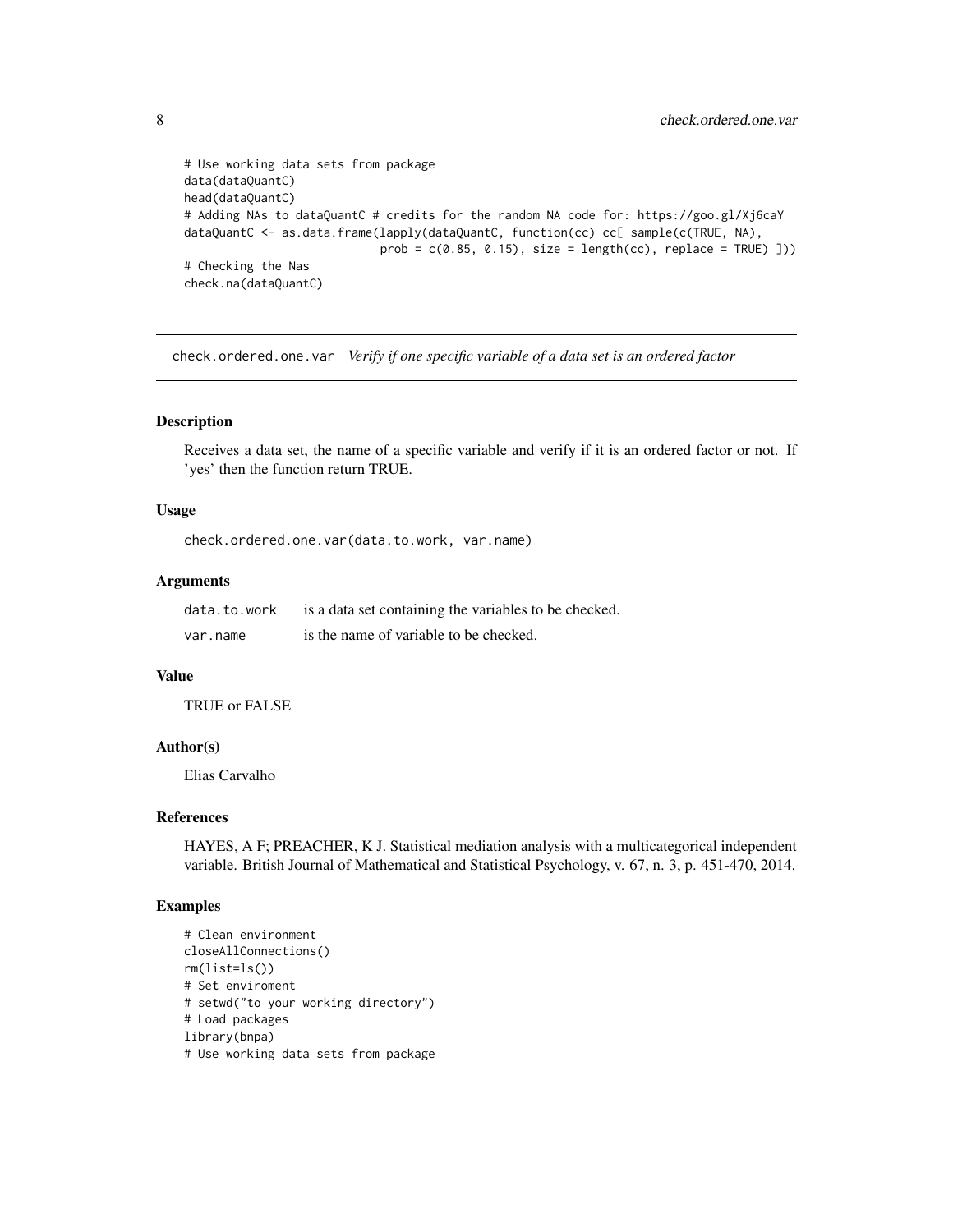# <span id="page-8-0"></span>check.ordered.to.pa 9

```
data(dataQualiN)
head(dataQualiN)
# Transform variable A into ordered factor
dataQualiN$A <- ordered(dataQualiN$A)
# Check variable A and return TRUE
var.name <- "A"
check.ordered.one.var(dataQualiN, var.name)
# Check variable B and return FALSE
var.name <- "B"
check.ordered.one.var(dataQualiN, var.name)
```

| check.ordered.to.pa | Verifies if there are ordered factor variables to be declared in the pa |
|---------------------|-------------------------------------------------------------------------|
|                     | model building process                                                  |

# Description

Receives a BN structure and a data set, then verifies if there are ordered variables. In a positive case return TRUE.

#### Usage

check.ordered.to.pa(bn.structure, data.to.work)

# Arguments

| bn.structure | is a BN structure learned from data used to identify if the variable is endogenous |
|--------------|------------------------------------------------------------------------------------|
|              | or exogenous when building the PA model.                                           |
| data.to.work | is a data set containing the variables of the BN.                                  |

# Value

a data frame with ordered variables.

#### Author(s)

Elias Carvalho

# References

HAYES, A F; PREACHER, K J. Statistical mediation analysis with a multicategorical independent variable. British Journal of Mathematical and Statistical Psychology, v. 67, n. 3, p. 451-470, 2014.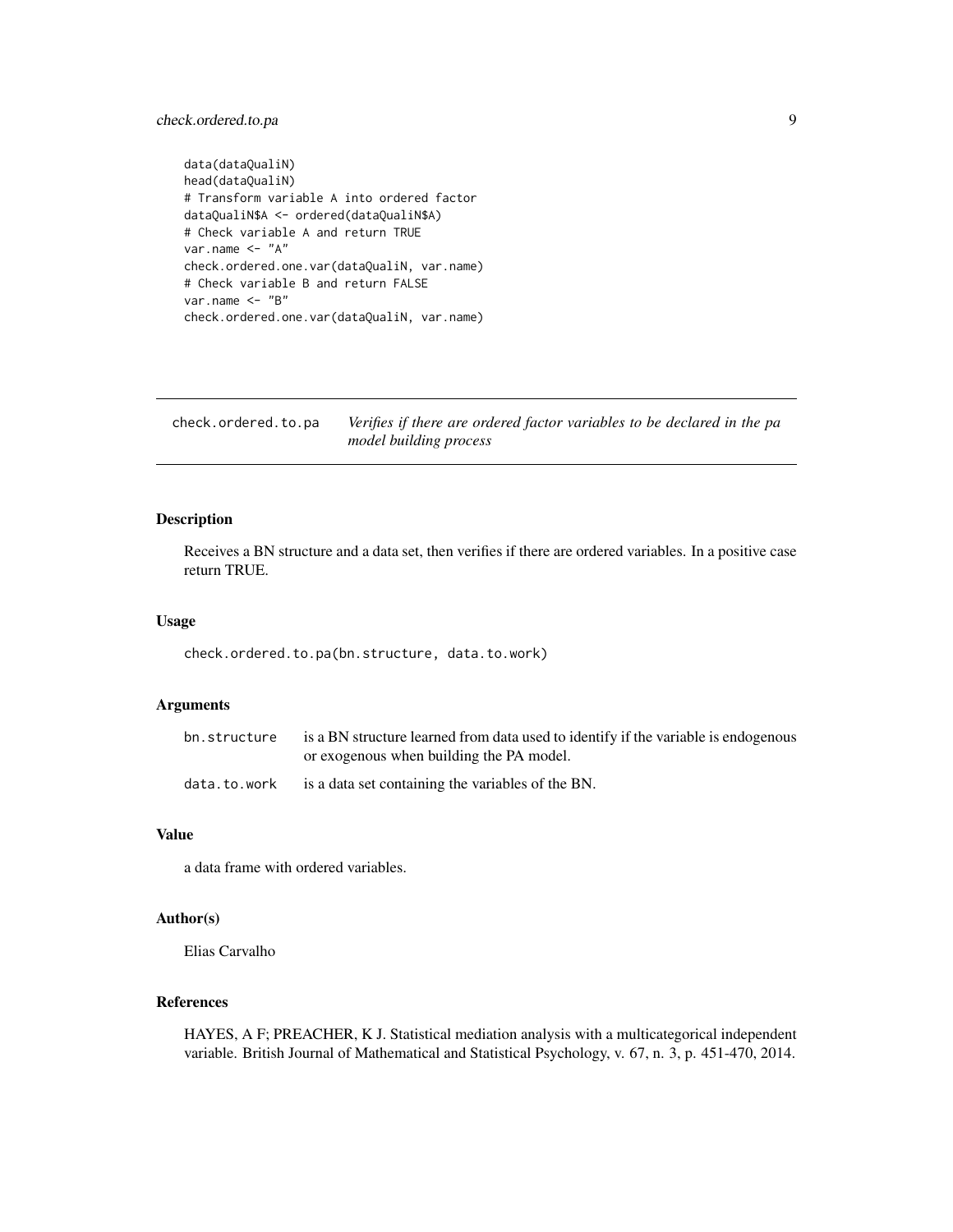# Examples

```
# Clean environment
closeAllConnections()
rm(list=ls())
# Set enviroment
# setwd("~/your working directory")
# Load packages
library(bnpa)
# Load the dataset
data(dataQualiN) # Pre-Loaded
# Build the BN structure
bn.structure<-bnlearn::hc(dataQualiN)
# Show the BN structure learned
bnlearn::graphviz.plot(bn.structure)
# Tranforms variables A and B in ordered factor
dataQualiN$A <- as.ordered(dataQualiN$A)
dataQualiN$B <- as.ordered(dataQualiN$B)
# Generates a list with variables to be ordered and exogenous variables
cat.var.to.use.in.pa <- bnpa::check.ordered.to.pa(bn.structure, dataQualiN)
# Show the variables
cat.var.to.use.in.pa
```
check.outliers *Indentifies and gives an option to remove outliers*

# Description

This function receives a data set, scan all variables e for each one, verifies if there are outliers and ask if we wish to remove them. We can pass a parameter where we set if the function remove it automatically or will ask before.

#### Usage

```
check.outliers(data.to.work, ask.before)
```
# **Arguments**

| data.to.work | is a data set with variables to be checked.              |
|--------------|----------------------------------------------------------|
| ask.before   | control if the process will ask for confirmation or not. |

# Author(s)

Elias Carvalho

<span id="page-9-0"></span>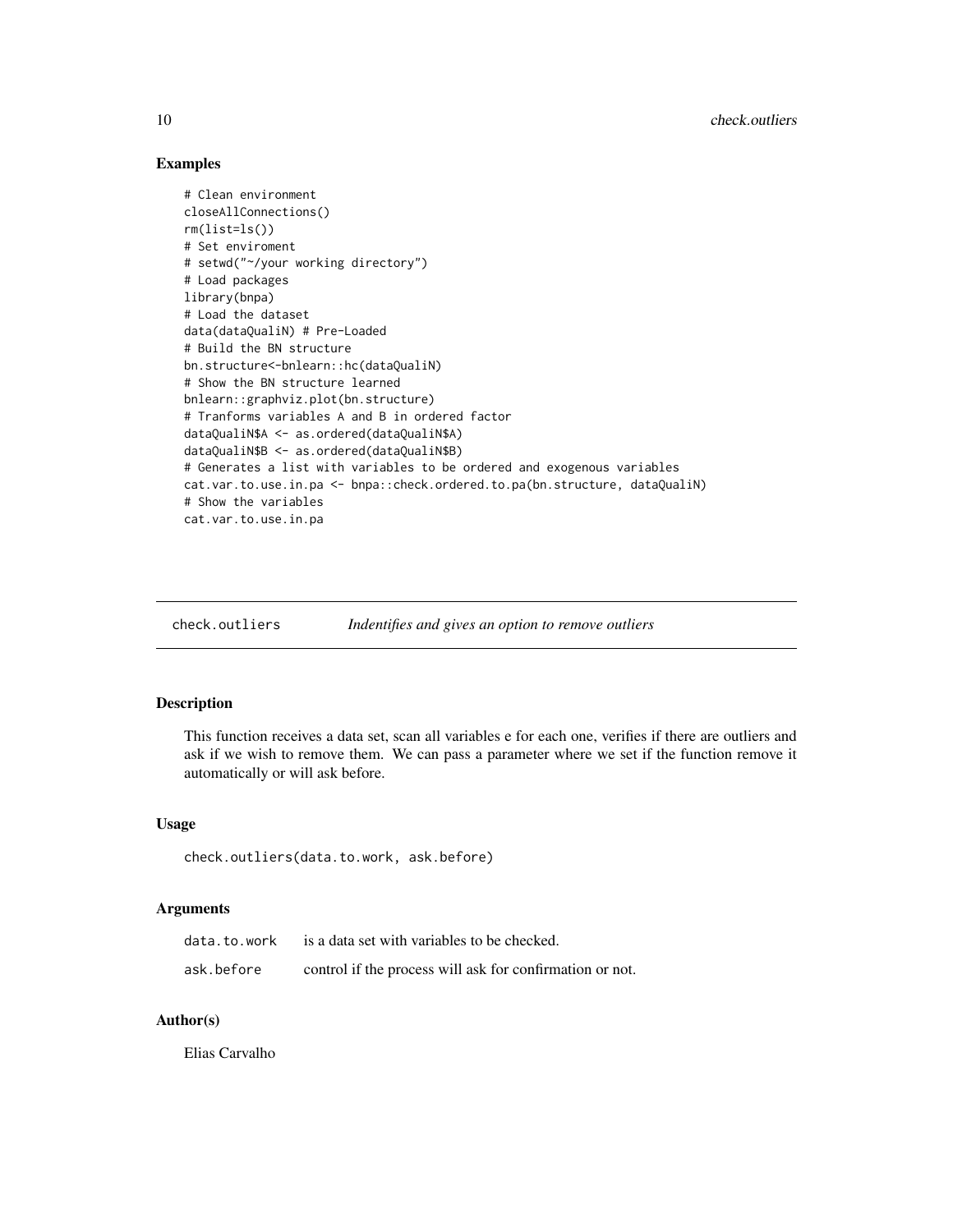# <span id="page-10-0"></span>check.type.one.var 11

#### Examples

```
# Clean environment
closeAllConnections()
rm(list=ls())
# Set enviroment
# setwd("to your working directory")
# Load packages
library(bnpa)
# Load the data set
data(dataQuantC) # Pre-Loaded
# Set a variable to ask before remove outlier or not
ask.before = "Y" # or ask.before = "N"
# Call the procedure to check if there are outliers
dataQuantC <- check.outliers(dataQuantC, ask.before)
```
check.type.one.var *Verify the type of one variable*

#### Description

Receives a specific variable and return a number indicating its type. The variables can be 1 is integer, 2 is numeric, 3 is factor, 8 is character.

# Usage

```
check.type.one.var(data.to.work, show.message = 0, variable.name)
```
# Arguments

| $data.to.words$ is a data set containing the variables to be verified.             |
|------------------------------------------------------------------------------------|
| show message is a parameter indicating if the function will or not show a message. |
| variable.name is the name of variable to be checked.                               |

### Value

A variable with the code indicating the type of variable and a message (or not).

#### Author(s)

Elias Carvalho

#### References

GUJARATI, Damodar N. Basic econometrics. Tata McGraw-Hill Education, 2009.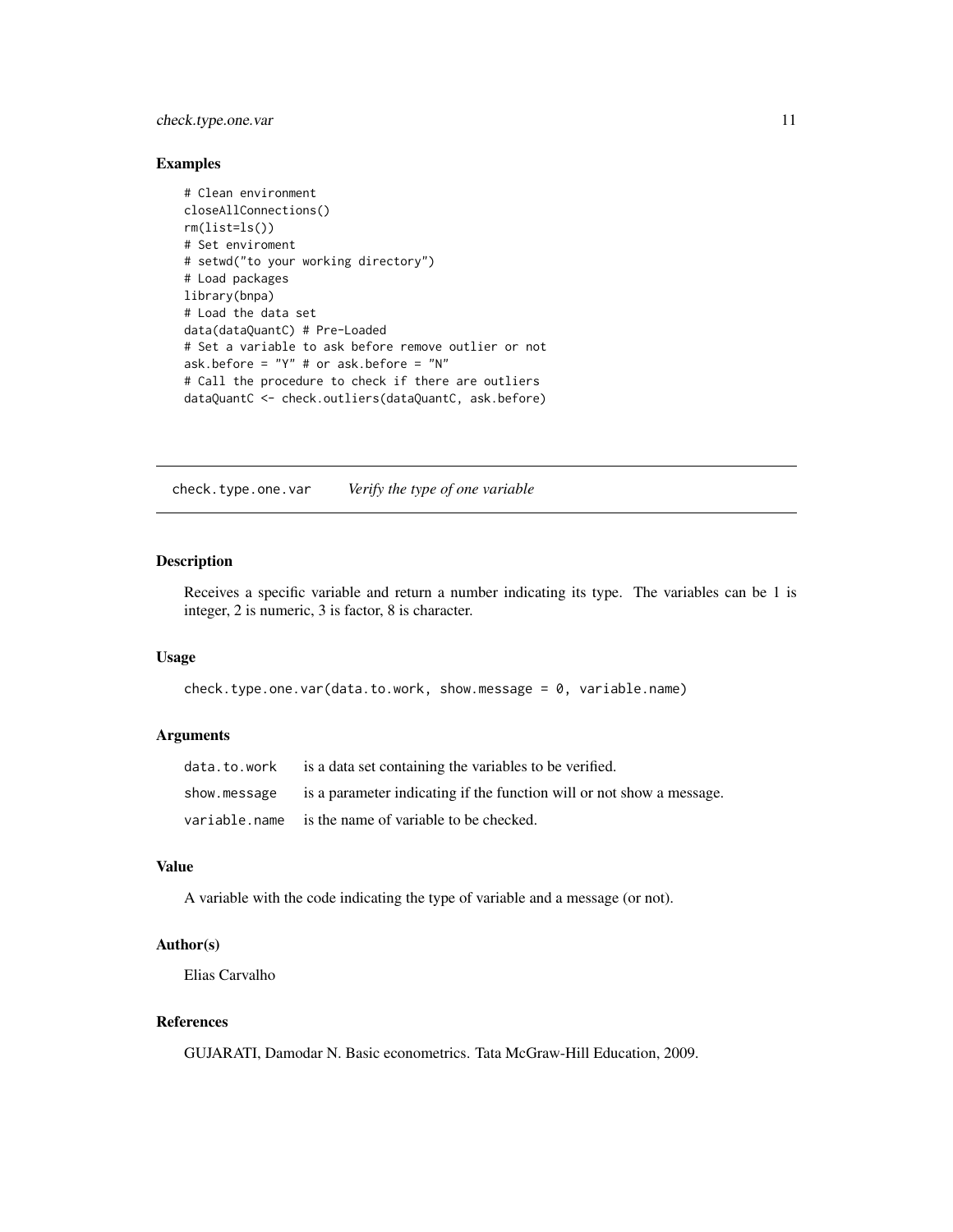# Examples

```
# Clean environment
closeAllConnections()
rm(list=ls())
# Set enviroment
# setwd("to your working directory")
# Load packages
library(bnpa)
# Use working data sets from package
data(dataQuantC)
head(dataQuantC)
# Adding random data to dataQuantC, function will return TRUE
dataQuantC$Z <- round(runif(500, min=0, max=1000),2)
# Converting the numeric variable into factor
dataQuantC$Z <- factor(dataQuantC$Z)
# Check and return a numeric value correspondig to the variable type
# Set the variable name
variable.name = "A"
# identify the type
check.type.one.var(dataQuantC, show.message=0, variable.name)
# Set the variable name
variable.name = "Z"
# identify the type
check.type.one.var(dataQuantC, show.message=0, variable.name)
```
check.types *Verify types of variable*

#### Description

This function receives a data set as parameter and check each type of variable returning a number indicating the type of variables in the whole data set. The variables can be 1=integer, 2=numeric, 3=factor, 4=integer and numeric, 5=integer and factor, 6=numeric and factor, 7=integer, numeric and factor, 8=character.

#### Usage

```
check.types(data.to.work, show.message = 0)
```
### Arguments

| data.to.work | is a data set containing the variables to be verified.                |
|--------------|-----------------------------------------------------------------------|
| show.message | is a parameter indicating if the function will or not show a message. |

# Value

A variable with the code indicating the type of variable and a message (or not)

<span id="page-11-0"></span>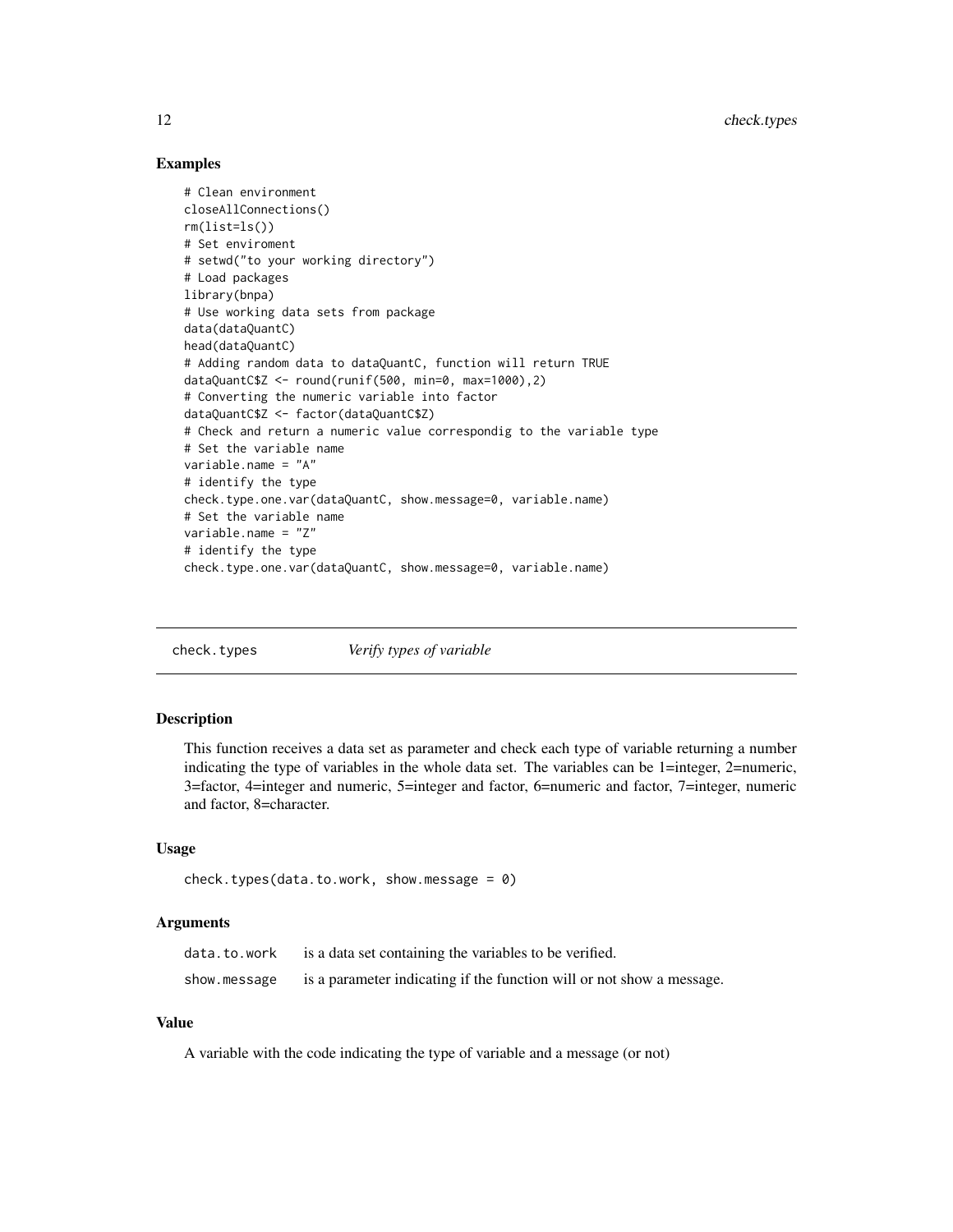#### <span id="page-12-0"></span>Author(s)

Elias Carvalho

# References

GUJARATI, Damodar N. Basic econometrics. Tata McGraw-Hill Education, 2009.

# Examples

```
# Clean environment
closeAllConnections()
rm(list=ls())
# Set enviroment
# setwd("to your working directory")
# Load packages
library(bnpa)
# Use working data sets from package
data(dataQuantC)
# Show first lines of data set
head(dataQuantC)
# Check and return a numeric value
show.message <- 1
bnpa::check.types(dataQuantC, show.message)
# Adding random data to dataQuantC, function will return TRUE
dataQuantC$Z <- round(runif(500, min=0, max=1000),2)
# Converting the numeric variable into factor
dataQuantC$Z <- factor(dataQuantC$Z)
# Check and return a numeric value correspondig to: 1=integer, 2=numeric, 3=factor, 4=integer and
# numeric, 5=integer and factor, 6=numeric and factor or 7=integer, numeric and factor.
show.message <- 1
bnpa::check.types(dataQuantC, show.message)
# Supressing the message
show.message <- 0
bnpa::check.types(dataQuantC, show.message)
```
check.variables.to.be.ordered

*Check if the variables need to be ordered*

#### Description

This function receives a data set and check the level of each factor variable, if they have more than 2 levels the function recommend to check the need to transform it to ordered factor.

#### Usage

check.variables.to.be.ordered(data.to.work)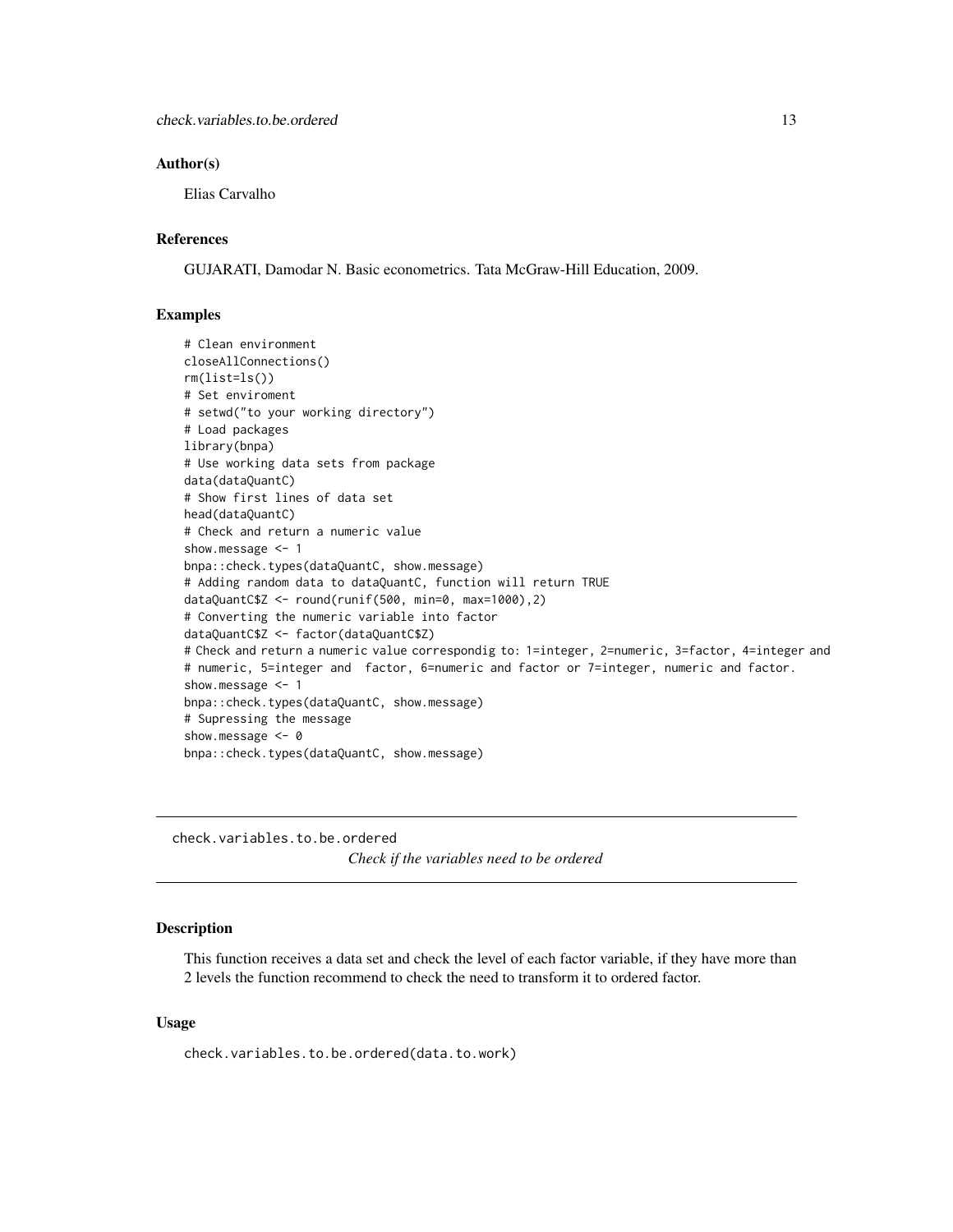#### <span id="page-13-0"></span>Arguments

data.to.work is a data set with variables to check.

# Value

TRUE or FALSE if need or not to tranform the variable into ordered factor.

#### Author(s)

Elias Carvalho

# References

HAYES, A F; PREACHER, K J. Statistical mediation analysis with a multicategorical independent variable. British Journal of Mathematical and Statistical Psychology, v. 67, n. 3, p. 451-470, 2014.

# Examples

```
# Clean environment
closeAllConnections()
rm(list=ls())
# Set enviroment
# setwd("to your working directory")
# Load packages
library(bnpa)
# Use working data sets from package
data(dataQualiN)
# Show first lines of data set
head(dataQualiN)
# Insert categorical variables with more than 2 levels
dataQualiN$test.variable[dataQualiN$A == "yes"] <- "low"
dataQualiN$test.variable[dataQualiN$B == "yes"] <- "medium"
dataQualiN$test.variable[dataQualiN$X == "yes"] <- "high"
# Transform it to factor variable
dataQualiN$test.variable <- as.factor(dataQualiN$test.variable)
# Check the necessity to transform in ordered variables
bnpa::check.variables.to.be.ordered(dataQualiN)
```
convert.confusion.matrix

*Converts the position of any element of confusion matrix to VP, FP, FN, VN*

#### Description

This function receives a confusion matrix and the matrix values to keep the order VP, FP, FN, VN.

#### Usage

convert.confusion.matrix(confusion.matrix, cm.position)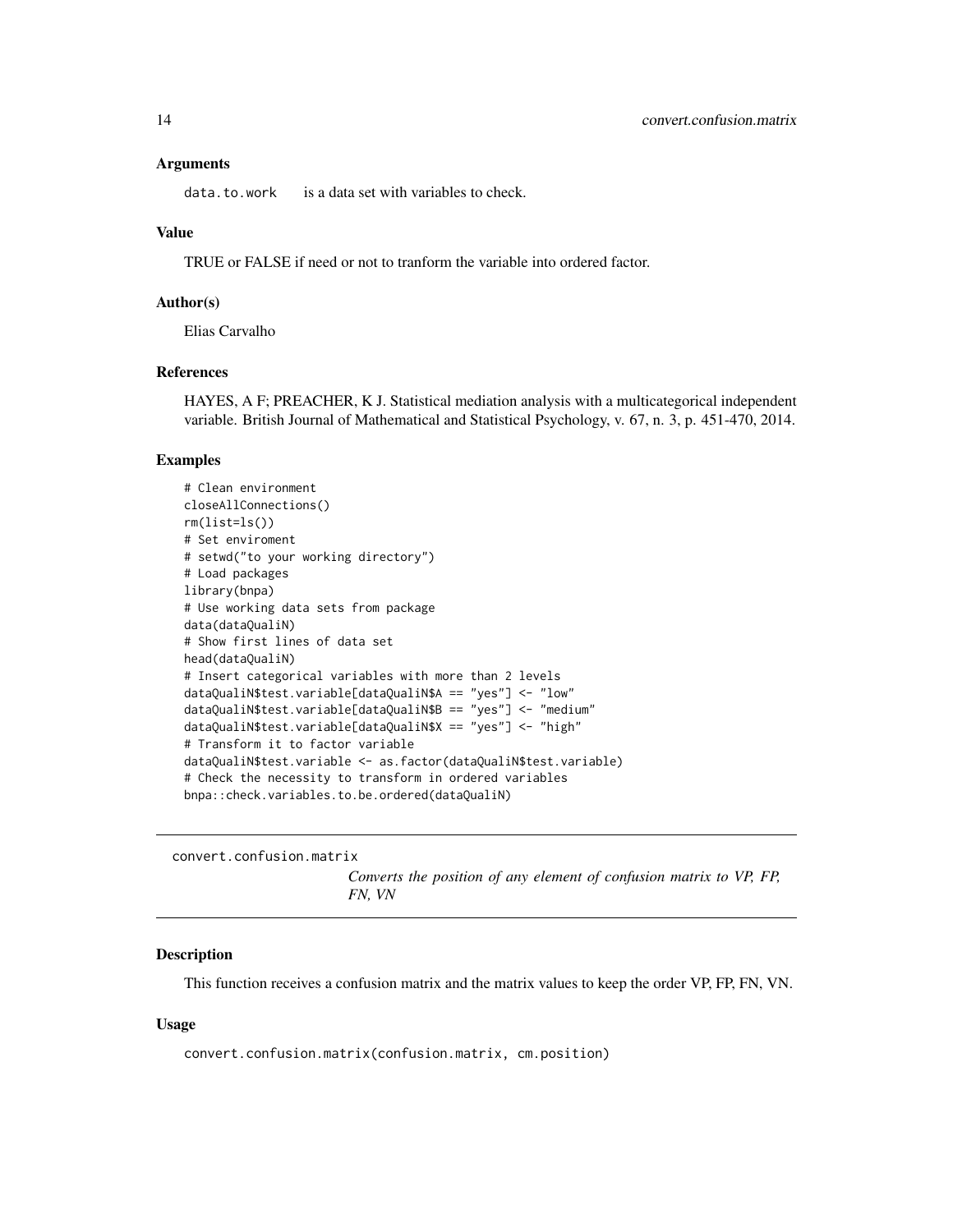#### <span id="page-14-0"></span>create.cluster 15

#### **Arguments**

| confusion.matrix |                                                                 |  |
|------------------|-----------------------------------------------------------------|--|
|                  | is the confusion matrix to be converted.                        |  |
| cm.position      | is the position of your VP, FP, FN, VN at the confusion matrix. |  |

# Value

a new confusion matrix

#### Author(s)

Elias Carvalho

#### References

STORY, Michael; CONGALTON, Russell G. Accuracy assessment: a user's perspective. Photogrammetric Engineering and remote sensing, v. 52, n. 3, p. 397-399, 1986.

# Examples

```
# Clean environment
closeAllConnections()
rm(list=ls())
# Set enviroment
# setwd("to your working directory")
# Load packages
library(bnpa)
# Creates a confusion matrix
confusion.matrix <-matrix(c(12395, 4, 377, 1), nrow=2, ncol=2, byrow=TRUE)
# Creates a vector with the position of VP, FP, FN, VN
cm.position \leq c(4,3,2,1)# Shows the original confusion matrix
confusion.matrix
# Converts the confusion matrix
confusion.matrix <- convert.confusion.matrix(confusion.matrix, cm.position)
# Shows the converted confusion matrix
confusion.matrix
```
create.cluster *Create a Parallel Socket Cluster*

#### Description

This function counts the number of cores of your computer processor and mount a parallel socket cluster. It always creates N-1 node to the cluster to let 1 core to the other tasks.

#### Usage

create.cluster()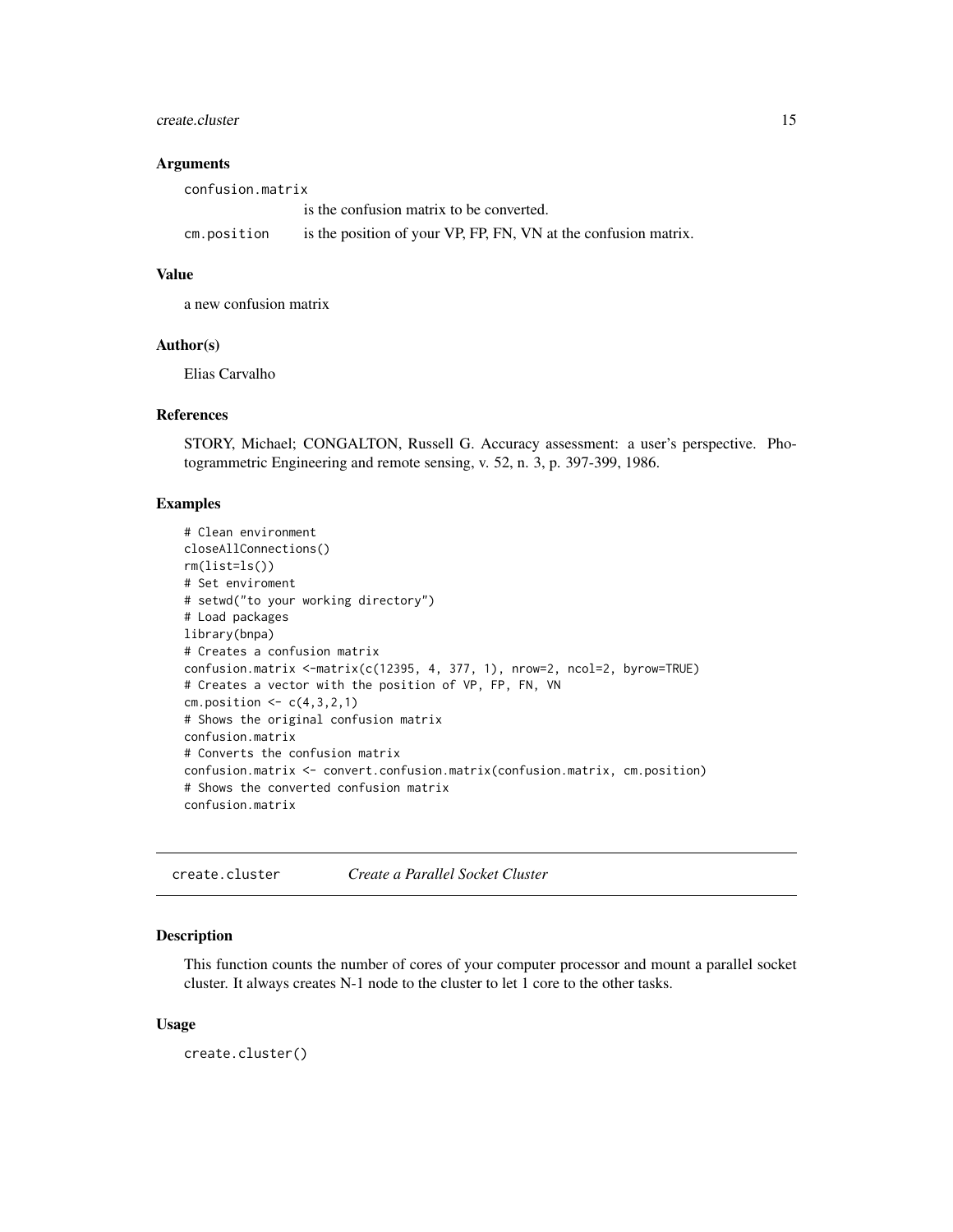# Value

an object of class "cluster"

#### Author(s)

Elias Carvalho

#### References

R Core Team (2019). R: A language and environment for statistical computing. R Foundation for Statistical Computing, Vienna, Austria. URL https://www.R-project.org/.

#### Examples

```
## Not run:
## Clean environment
closeAllConnections()
rm(list=ls())
# Set enviroment
# setwd("to your working directory")
# Load packages
library(bnpa)
# Use working data sets from package
data(dataQualiN)
# Start the cluster
cl <- bnpa::create.cluster()
# Set the number of replications
R=1000
# Set the algorithm to be used
algorithm="hc"
# Executes a parallel bootstrap process
data.bn.boot.strap=boot.strength(data=dataQualiN,R,algorithm,cluster=cl,
                                algorithm.args=list(score="bic"),cpdag = FALSE)
# Release the cluster
parallel::stopCluster(cl)
## End(Not run)
```
create.dummies *Creates dummy variables in the data set and remove master variables*

#### Description

This function receives a data set and the name of variables to be transformed into dummies. Then it create the dummy variables, transform it into numeric (to work with PA generation) and remove the master variables that originates the dummies.

#### Usage

```
create.dummies(data.to.work, dummy.vars)
```
<span id="page-15-0"></span>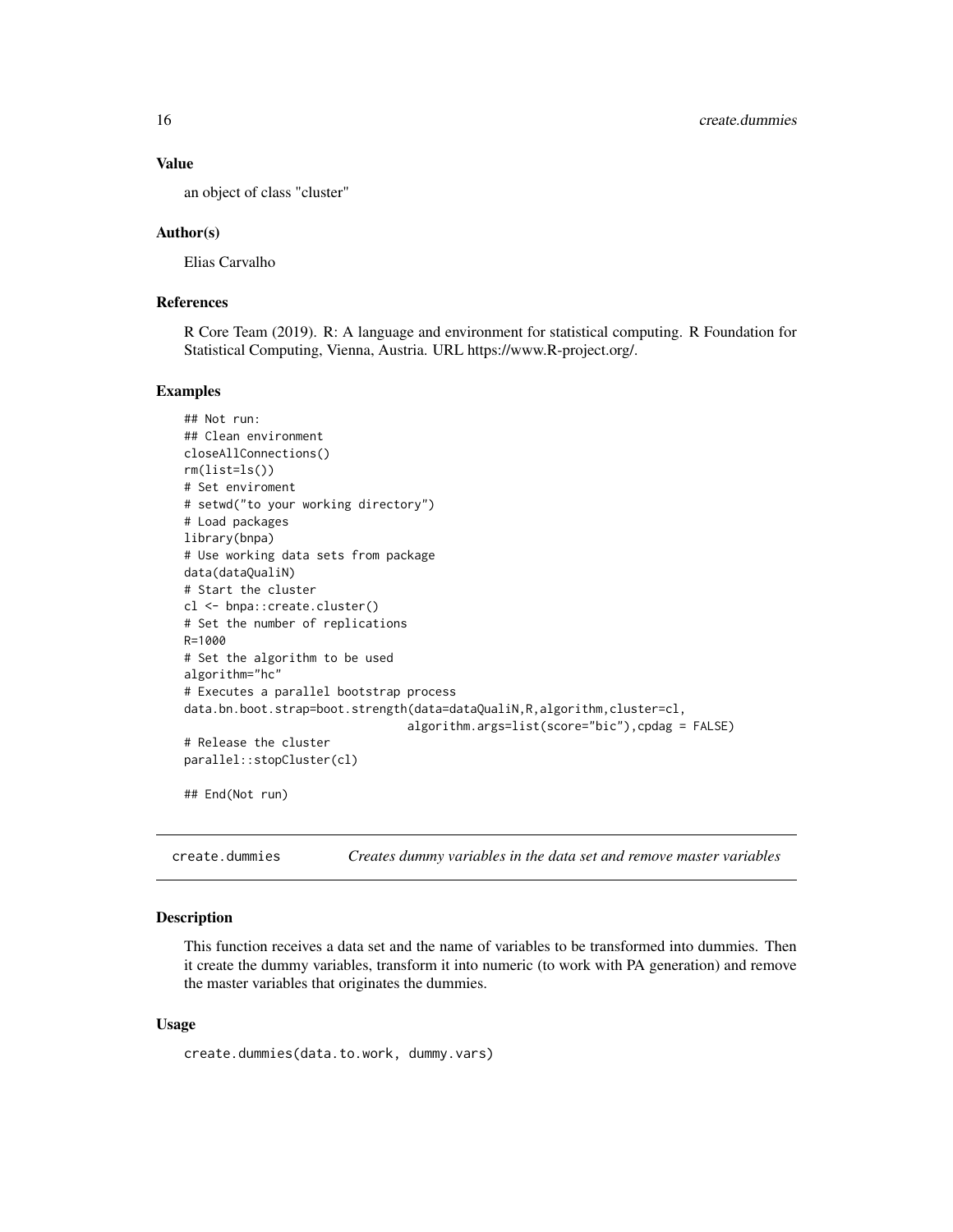# <span id="page-16-0"></span>dataQualiN 17

# Arguments

| data.to.work | is a data set containing the variables to transform. |
|--------------|------------------------------------------------------|
| dummy.vars   | are the variables to be transformed.                 |

# Value

the new data set

#### Author(s)

Elias Carvalho

# References

Yves Rosseel (2012). lavaan: An R Package for Structural Equation Modeling. Journal of Statistical Software, 48(2),1-36.

#### Examples

```
# Clean environment
closeAllConnections()
rm(list=ls())
# Set enviroment
# setwd("to your working directory")
# Load packages
library(bnpa)
# Use working data sets from package
data(dataQualiN)
# Show the structure before
str(dataQualiN)
# Set possible dummy variables
dummy.vars <- c("A", "B")
# Create dummies
dataQualiN <- bnpa::create.dummies(dataQualiN, dummy.vars)
# Show the structure before
str(dataQualiN)
```
dataQualiN *A qualitative data set to test functions*

# Description

This is data set with qualitative nominal variables containing 500 obs extracted from ASIA Bayesian Networks of bnlearn package repository.

#### Usage

dataQualiN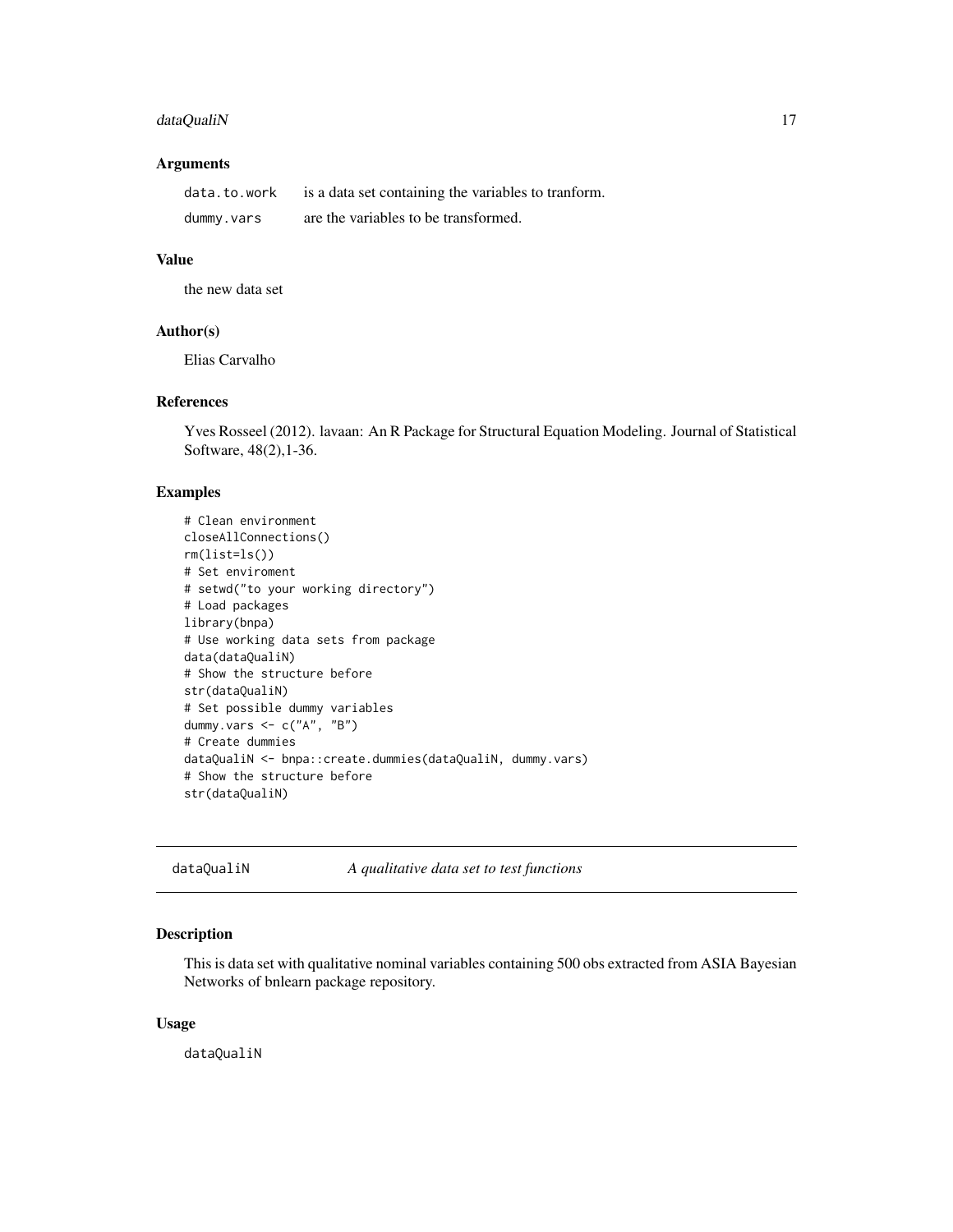# <span id="page-17-0"></span>18 dataQuantC

# Format

A data frame with 500 rows and 7 variables:

- A a categorical variale
- S a categorical variale
- T a categorical variale
- L a categorical variale
- B a categorical variale
- E a categorical variale
- X a categorical variale
- D a categorical variale ...

### Source

<http://www.bnlearn.com/bnrepository//>

dataQuantC *A quantiative data set to test functions*

# Description

This is data set with quantiative continuous variables containing 500 obs extracted from ASIA Bayesian Networks of bnlearn package repository.

#### Usage

dataQuantC

# Format

A data frame with 500 rows and 7 variables:

A a numeric variale

- B a numeric variale
- C a numeric variale
- D a numeric variale
- E a numeric variale
- F a numeric variale
- G a numeric variale ...

#### Source

<http://www.bnlearn.com/bnrepository//>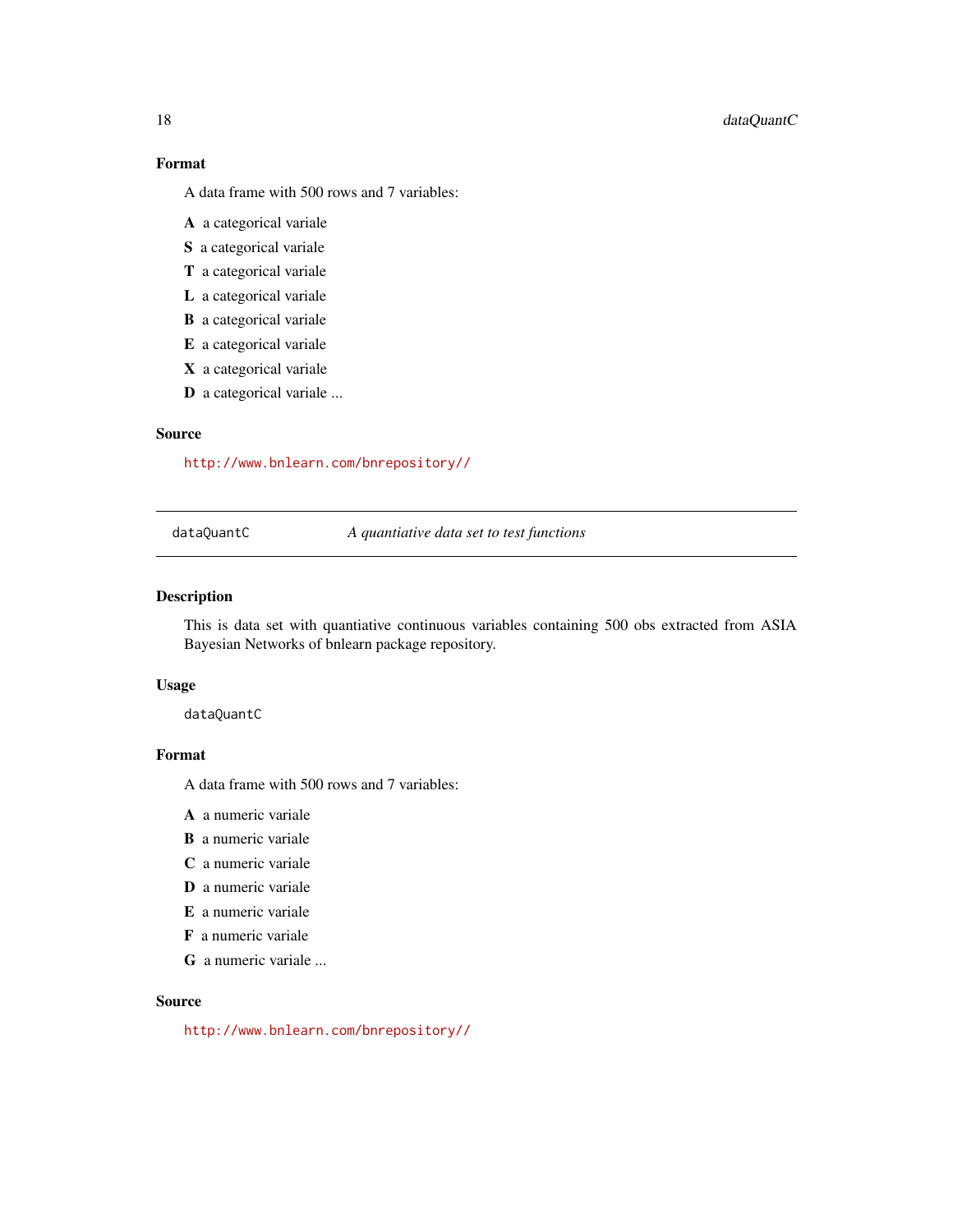<span id="page-18-0"></span>gera.bn.structure *Learn the Bayesian Network structure from data and build a PA model*

#### Description

This function receives a data set, a list of parameters to learn the BN structure based on this data set. Then with the BN ready it will build a PA model if required. The process will then save the graphs of BN and PA and PA parameters.

#### Usage

```
gera.bn.structure(data.to.work, white.list = "", black.list = "",
 nreplicates = 1000, cb.algorithms = c("gs", "iamb", "fast.iamb",
  "inter.iamb", "mmpc", "si.hiton.pc"), sb.algorithms = c("hc", "tabu"),
 cb.tests = "", sb.tests = "", optimized.option = "FALSE",
 outcome.var, build.pa)
```
#### Arguments

| data.to.work     | is a data from which the BN structure will be learned.                    |  |
|------------------|---------------------------------------------------------------------------|--|
| white.list       | is a list of mandatory connections of BN structure to be created.         |  |
| black.list       | is a list of forbiden connections of BN structure to be created.          |  |
| nreplicates      | is how many times the boostrap will run.                                  |  |
| cb.algorithms    | the name of constrained-based algorithms.                                 |  |
| sb.algorithms    | the name of score-based algorithms.                                       |  |
| cb.tests         | the name of tests for constrained-based algorithms.                       |  |
| sb.tests         | the name of network scores for score-based algorithms.                    |  |
| optimized.option |                                                                           |  |
|                  | a paremeter of bilearn package to optmize the BN learn structre learning. |  |
| outcome.var      | is the outcome (dependent) variable.                                      |  |
| build.pa         | indicates if the process will bulld a PA model or not.                    |  |

#### Author(s)

Elias Carvalho

#### References

Scutari M (2017). Bayesian Network Constraint-Based Structure Learning Algorithms: Parallel and Optimized Implementations in the bnlearn R Package. Journal of Statistical Software, 77(2), 1-20.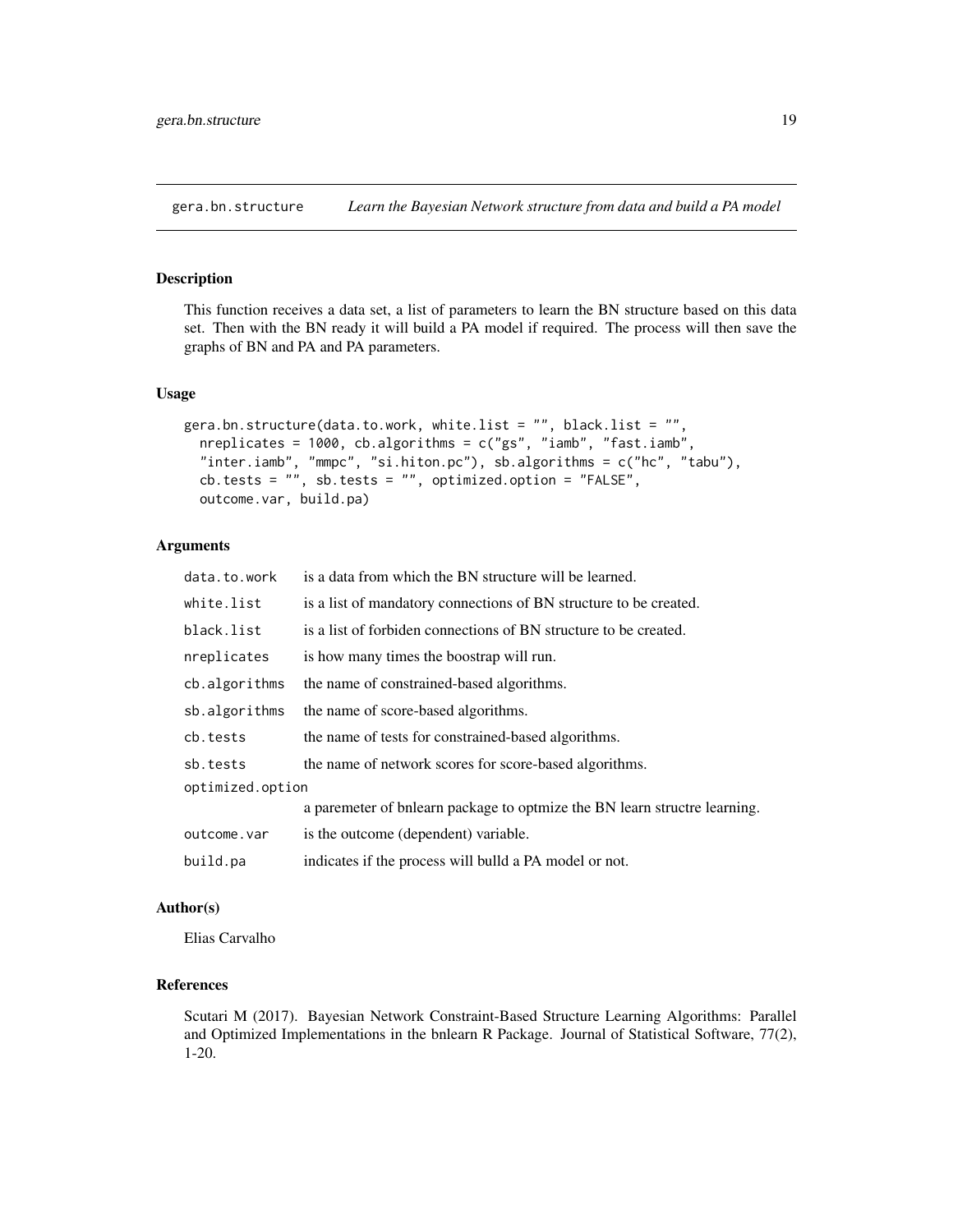20 gera.pa

#### Examples

```
## Not run:
# Clean environment
closeAllConnections()
rm(list=ls())
# Set environment
# setwd("To your working directory")
# Load packages
library(bnpa)
# Load Data
data(dataQualiN)
# Set variables to work
nreplicates = 1000
white.list <- NULL
black.list <- "L-T"
cb.algorithms = c("gs")sb.algorithms = c("hc")
cb.tests = "jt"sb.tests = "aic"optimized.option="FALSE"
outcome.var = "E"
build.pa = \theta# Learn the BN from data and save results (data & images)
gera.bn.structure(dataQualiN, white.list, black.list, nreplicates, cb.algorithms,sb.algorithms,
                 cb.tests, sb.tests, optimized.option, outcome.var, build.pa)
```
## End(Not run)

gera.pa *Generates a PA model*

# Description

This function receives a BN structure learned, the data set and some parameters and build a PA input model string. Then run the PA model using Structural Equation Model functions and export a PA graph and a PA model summary information.

#### Usage

```
gera.pa(bn.structure, data.to.work, pa.name, pa.imgname, bn.algorithm,
 bn.score.test, outcome.var)
```
# Arguments

| bn.structure | is a BN structure learned from data.                           |
|--------------|----------------------------------------------------------------|
| data.to.work | is a data frame containing the variables of the BN.            |
| pa.name      | is a variable to store the name of file to save PA parameters. |
| pa.imgname   | is a variable to store the name of file to save PA graph.      |

<span id="page-19-0"></span>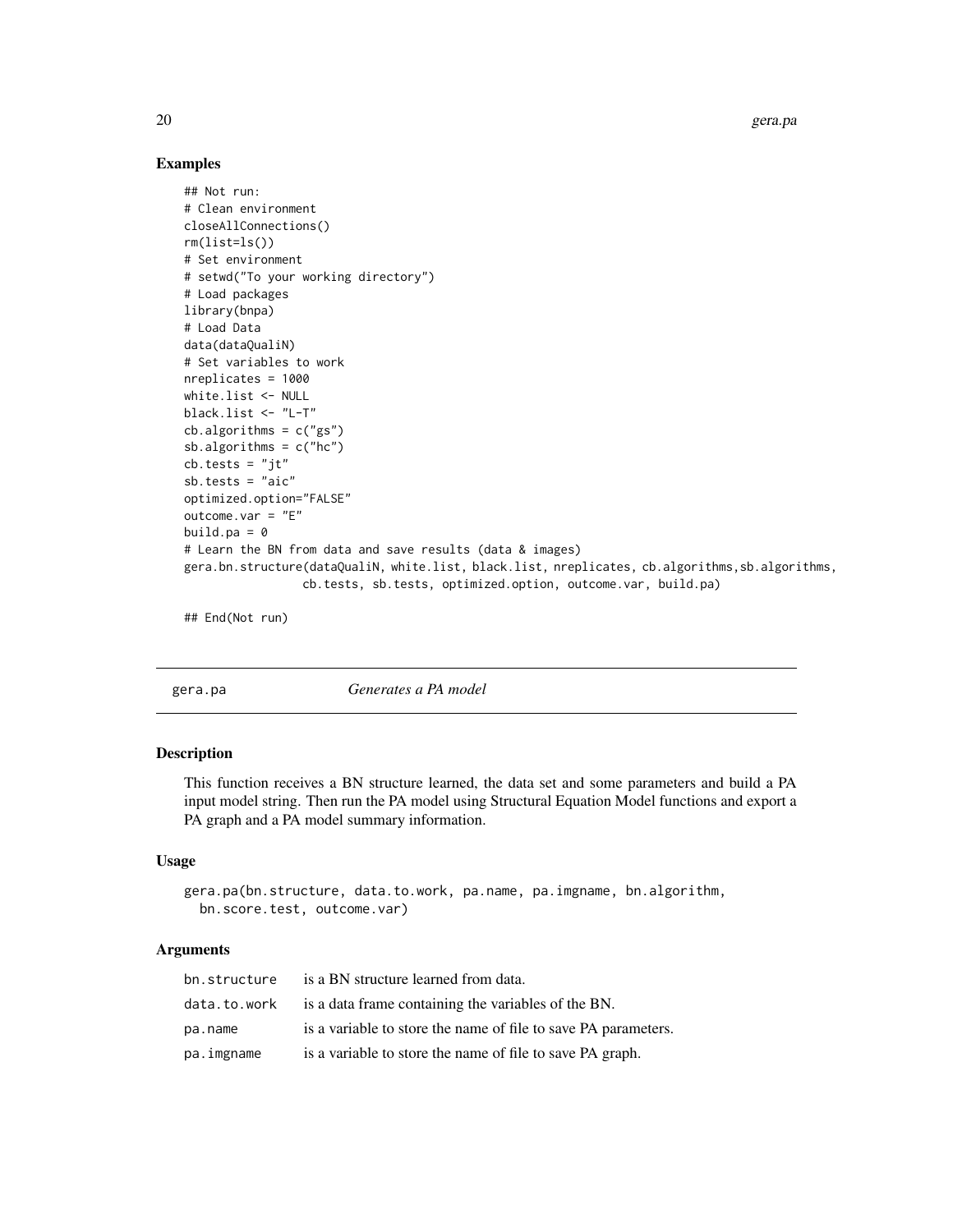# <span id="page-20-0"></span>gera.pa.model 21

| bn.algorithm | is a list of algorithms to learn the BN structure.                          |
|--------------|-----------------------------------------------------------------------------|
|              | bn. score. test is a list of tests to be used during BN structure learning. |
| outcome.var  | is the outcome variable.                                                    |

### Author(s)

Elias Carvalho

# References

Yves Rosseel (2012). lavaan: An R Package for Structural Equation Modeling. Journal of Statistical Software, 48(2),1-36.

#### Examples

```
## Not run:
# Clean environment
closeAllConnections()
rm(list=ls())
# Set enviroment
# setwd("To your working directory")
# Load packages
library(bnpa)
# Load data sets from package
data(dataQualiN)
# Show first lines
head(dataQualiN)
# Learn BN structure
bn.structure <- bnlearn::hc(dataQualiN)
bnlearn::graphviz.plot(bn.structure)
# Set variables
pa.name<-"docPAHC"
pa.imgname<-"imgPAHC"
bn.algorithm<-"hc"
bn.score.test<-"aic-g"
outcome.var<-"D"
# Generates the PA model from bn structure
gera.pa(bn.structure, dataQualiN, pa.name, pa.imgname, bn.algorithm, bn.score.test, outcome.var)
## End(Not run)
```
gera.pa.model *Generates PA input model*

#### Description

This function is called from 'gera.pa' function. It receives a BN structure and a data set, build a PA input model string based on BN structure and return it.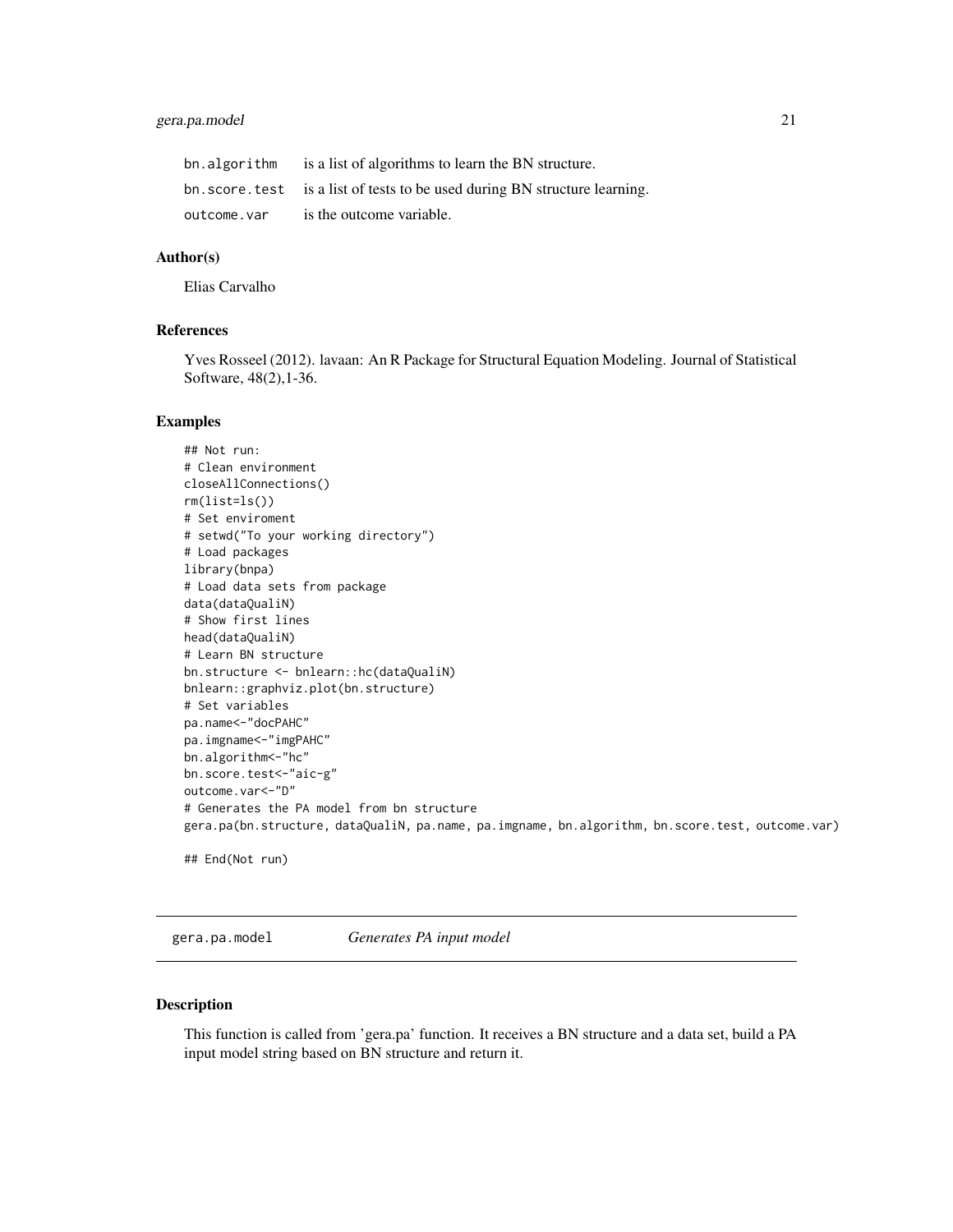# Usage

gera.pa.model(bn.structure, data.to.work)

# Arguments

| bn.structure | is a BN structure learned from data.              |
|--------------|---------------------------------------------------|
| data.to.work | is a data set containing the variables of the BN. |

# Value

the PA input modeo string

# Author(s)

Elias Carvalho

# References

Yves Rosseel (2012). lavaan: An R Package for Structural Equation Modeling. Journal of Statistical Software, 48(2),1-36.

```
# Clean environment
closeAllConnections()
rm(list=ls())
# Set enviroment
# setwd("To your working directory")
# Load packages
library(bnpa)
library(bnlearn)
# load data sets from package
data(dataQualiN)
# Show first lines
head(dataQualiN)
# Learn BN structure
bn.structure <- hc(dataQualiN)
bnlearn::graphviz.plot(bn.structure)
# Set variables
# Generates the PA model from bn structure
pa.model <- gera.pa.model(bn.structure, dataQualiN)
pa.model
```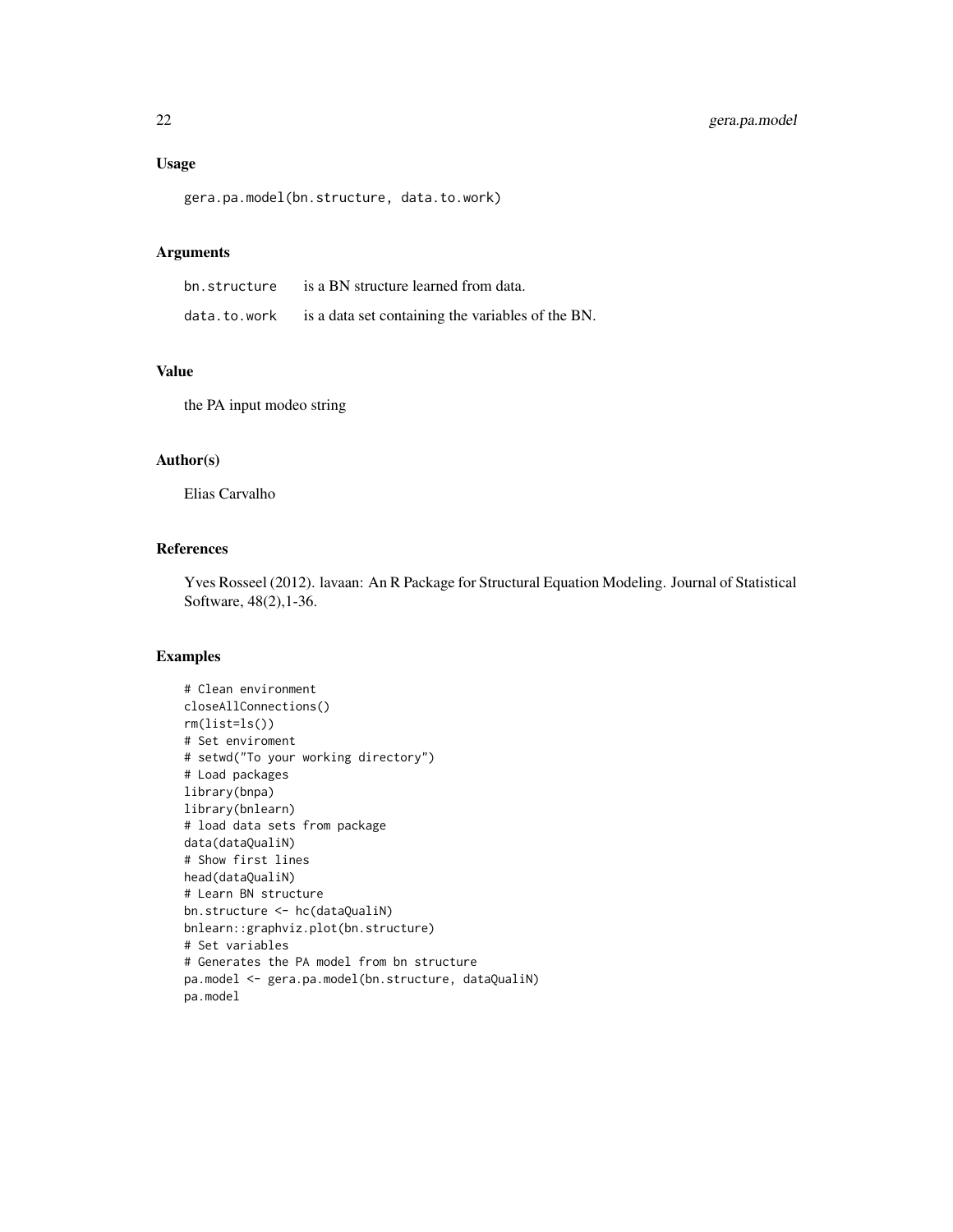#### <span id="page-22-0"></span>Description

This function receives a simple list with one or more couple of variables and mount a new data frame in "bnlearn" syntax. The final result must return an object similar to the result of bnlearn command "data.frame(from = c('B', 'F'), to = c('F', 'B'))" that is more complex syntax.

### Usage

mount.wl.bl.list(black\_or\_white\_list)

#### Arguments

black\_or\_white\_list

is a list of couple of variables.

# Value

A new data frame with the 'from' and 'to' variables

#### Author(s)

Elias Carvalho

#### References

Scutari M (2017). Bayesian Network Constraint-Based Structure Learning Algorithms: Parallel and Optimized Implementations in the bnlearn R Package. Journal of Statistical Software, 77(2), 1-20.

```
# Clean environment
closeAllConnections()
rm(list=ls())
# Set enviroment
# setwd("To your working directory")
# Load packages
library(bnpa)
library(bnlearn)
# Load data sets from package
data(dataQuantC)
# Show the first lines of data
head(dataQuantC)
# Learn the BN structure without black and white list
bn.structure <- hc(dataQuantC)
# Split graph panel in 2 columns
```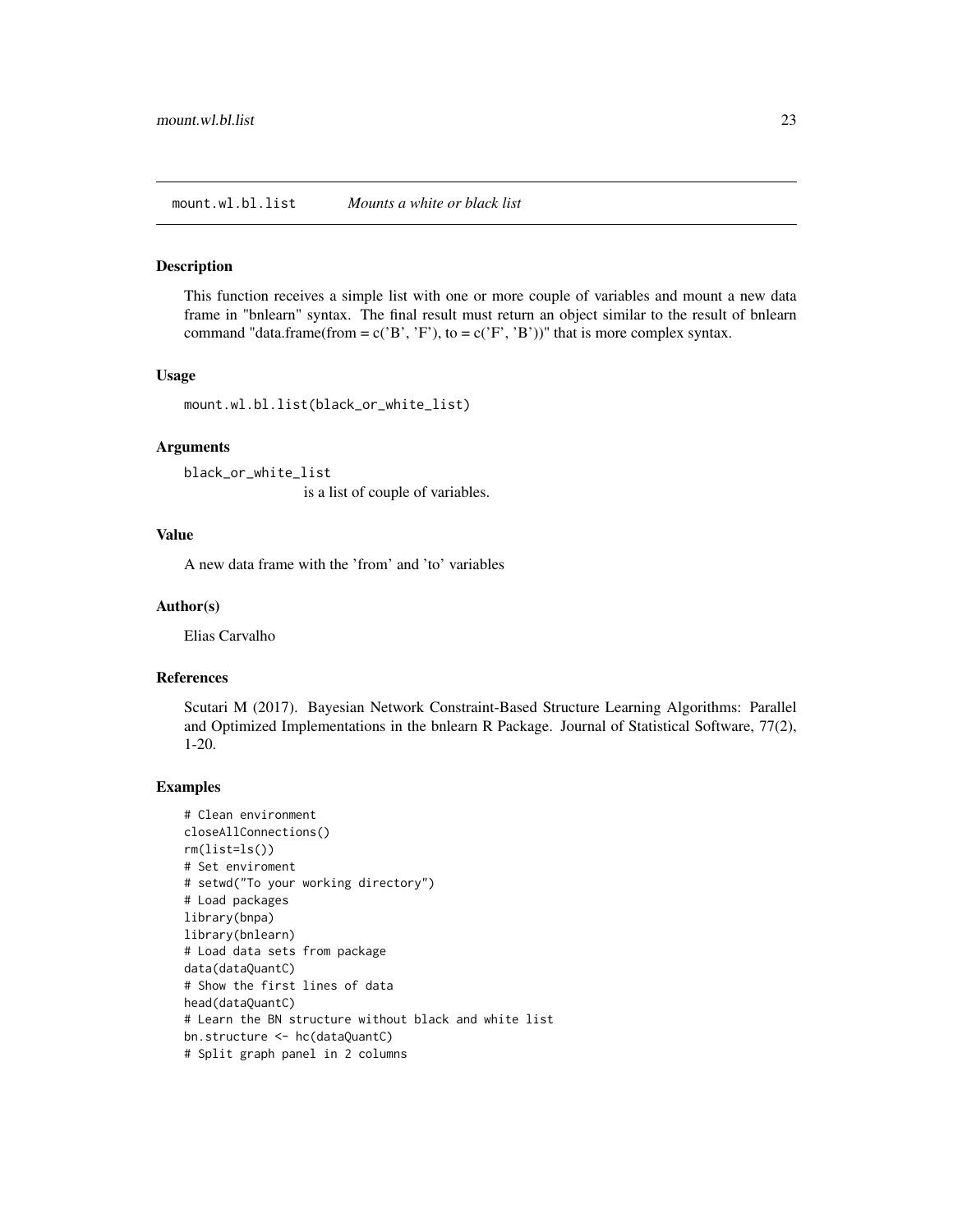```
par(mfrow=c(1,2))
# Show the BN structure
bnlearn::graphviz.plot(bn.structure)
# Mounting the black list
black.list <- ("A-C,D-F")
black.list <- mount.wl.bl.list(black.list)
black.list
white.list <- ("A-B,D-G")
white.list <- mount.wl.bl.list(white.list)
white.list
# Learn the BN structure with black and white list
bn.structure <- hc(dataQuantC, whitelist = white.list, blacklist = black.list)
# Show the BN structure
bnlearn::graphviz.plot(bn.structure)
```
outcome.predictor.var *Builds a black list of predictor and/or outcome variable*

#### Description

This function receives a data set, an outcome/predictor variable, the type of variable and a black list. If this variable is classfied as type outcome the function builds a black list from it to all other variable. If it is classified as type predictor builds a list from all other variables to it. You can pass a previously black list and then this function will append a new list in the end of it.

#### Usage

```
outcome.predictor.var(data.to.work, var.name, type.var, black.list)
```
# Arguments

| data.to.work | is a data set containing the variables to build a list.                                        |
|--------------|------------------------------------------------------------------------------------------------|
| var.name     | is the outcome/predictor variable name.                                                        |
| type.var     | is a type of variable: $\langle \circ \rangle$ at the set of $\langle \circ \rangle$ redictor. |
| black.list   | is a previous black list, it would be empty or loaded.                                         |

# Value

a black list with from - to variables

#### Author(s)

Elias Carvalho

#### References

KATZ, M H. Multivariable analysis: a primer for readers of medical research. Annals of internal medicine, v. 138, n. 8, p. 644-650, 2003.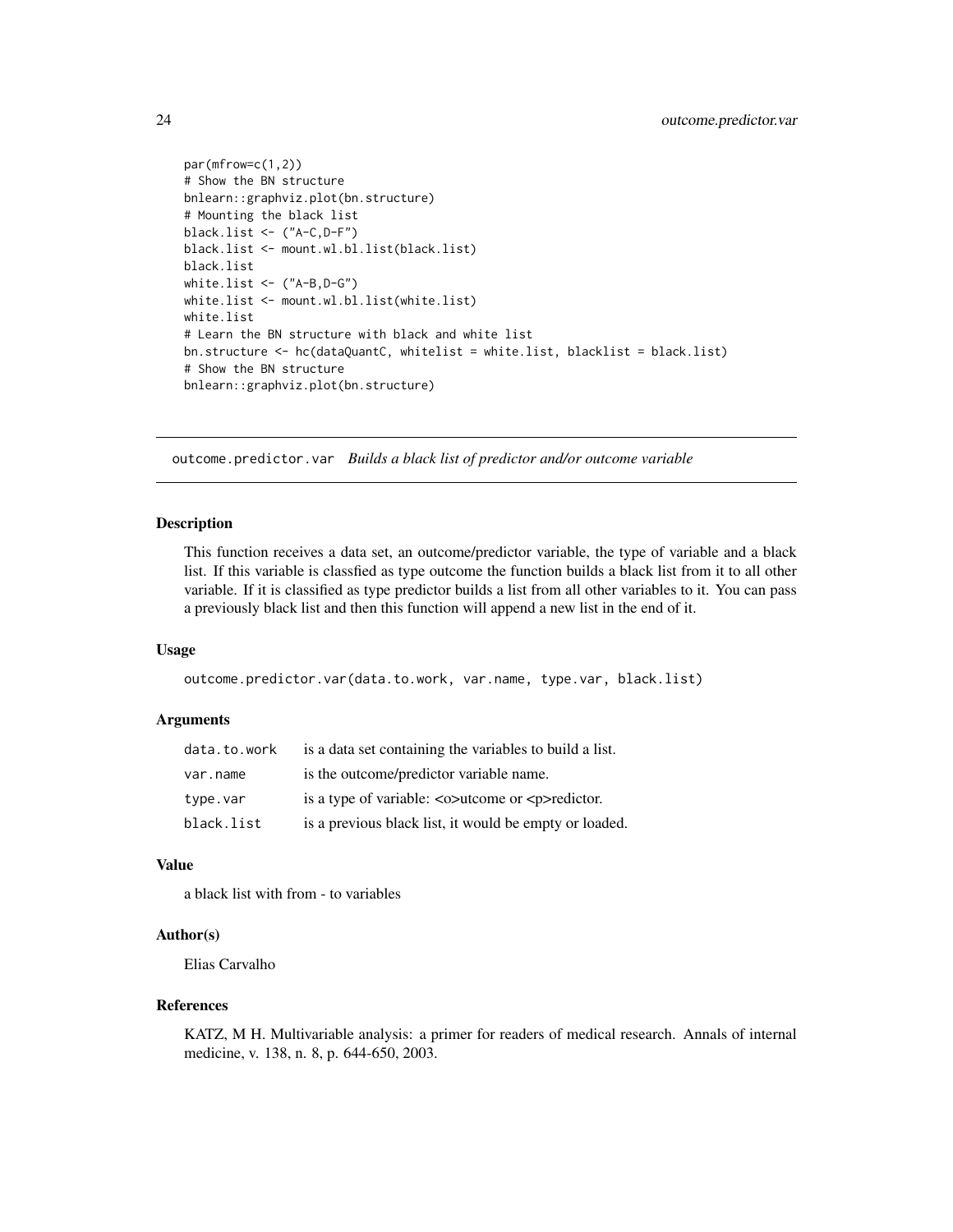# <span id="page-24-0"></span>preprocess.outliers 25

#### Examples

```
# Clean environment
closeAllConnections()
rm(list=ls())
# Set enviroment
# setwd("To your working directory")
# Load packages
library(bnpa)
library(bnlearn)
# Load data sets from package
data(dataQuantC)
# Show first lines
head(dataQuantC)
# Create an empty list or fill it before start
black.list <- ""
# Setting the type of var as typical "outcome" what means it will not point to any var
type.var <- "o"
# Setting variable "A" as "outcome" will create a black from this variable to all others
var.name <- "A"
# Creating the black list
black.list <- outcome.predictor.var(dataQuantC, var.name, type.var, black.list)
black.list
# Setting the type of var as typical "predictor" it will not be pointed from any other var
type.var \leq "p"
# Setting variable "D" as "predictor" will create a blacklist from all others to it
var.name <- "D"
# Creating the black list
black.list <- outcome.predictor.var(dataQuantC, var.name, type.var, black.list)
black.list
```
preprocess.outliers *Extract information of outliers*

# Description

This function receives a data set, the variable content and name, analyzes their content and extract outliers information, showing a boxplot and a histogram.

#### Usage

```
preprocess.outliers(data.to.work, variable.content, variable.name)
```
#### Arguments

data.to.work is a data frame containing the variables. variable.content is a variable with all content of variable in the data set. variable.name is the name of variable to be verified.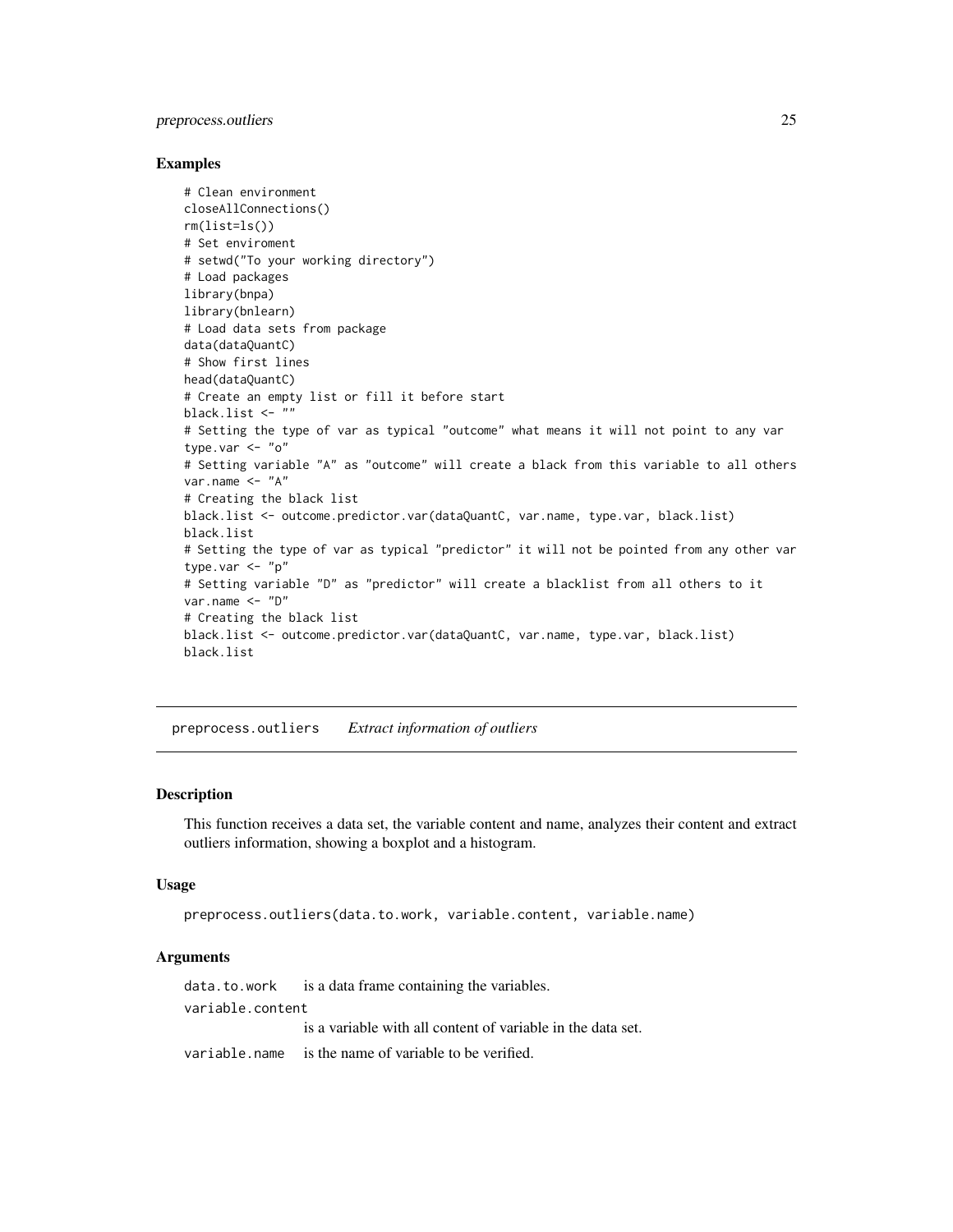<span id="page-25-0"></span>a list with number of outliers and the variable content

#### Author(s)

Elias Carvalho

#### References

GUJARATI, Damodar N. Basic econometrics. Tata McGraw-Hill Education, 2009.

#### Examples

```
# Clean environment
closeAllConnections()
rm(list=ls())
# Set enviroment
# setwd("to your working directory")
# Load packages
library(bnpa)
# Load data sets from package
data(dataQuantC)
# Set parameters to function
variable.content <- dataQuantC$A
variable.name <- "A"
# Preprocess information
preprocess.information <- preprocess.outliers(dataQuantC, variable.content, variable.name)
num.outliers <- preprocess.information[[1]]
variable.content <- preprocess.information[[2]]
mean.of.outliers <- preprocess.information[[3]]
```
transf.into.ordinal *Transform categorical variables into ordinal*

# Description

This function receives a data set with categorical variables, scan all variables and transform it into odered factors.

#### Usage

```
transf.into.ordinal(data.to.work)
```
# Arguments

data.to.work is a data set where all variables will be transformed into odered factors.

# Value

The data set transformed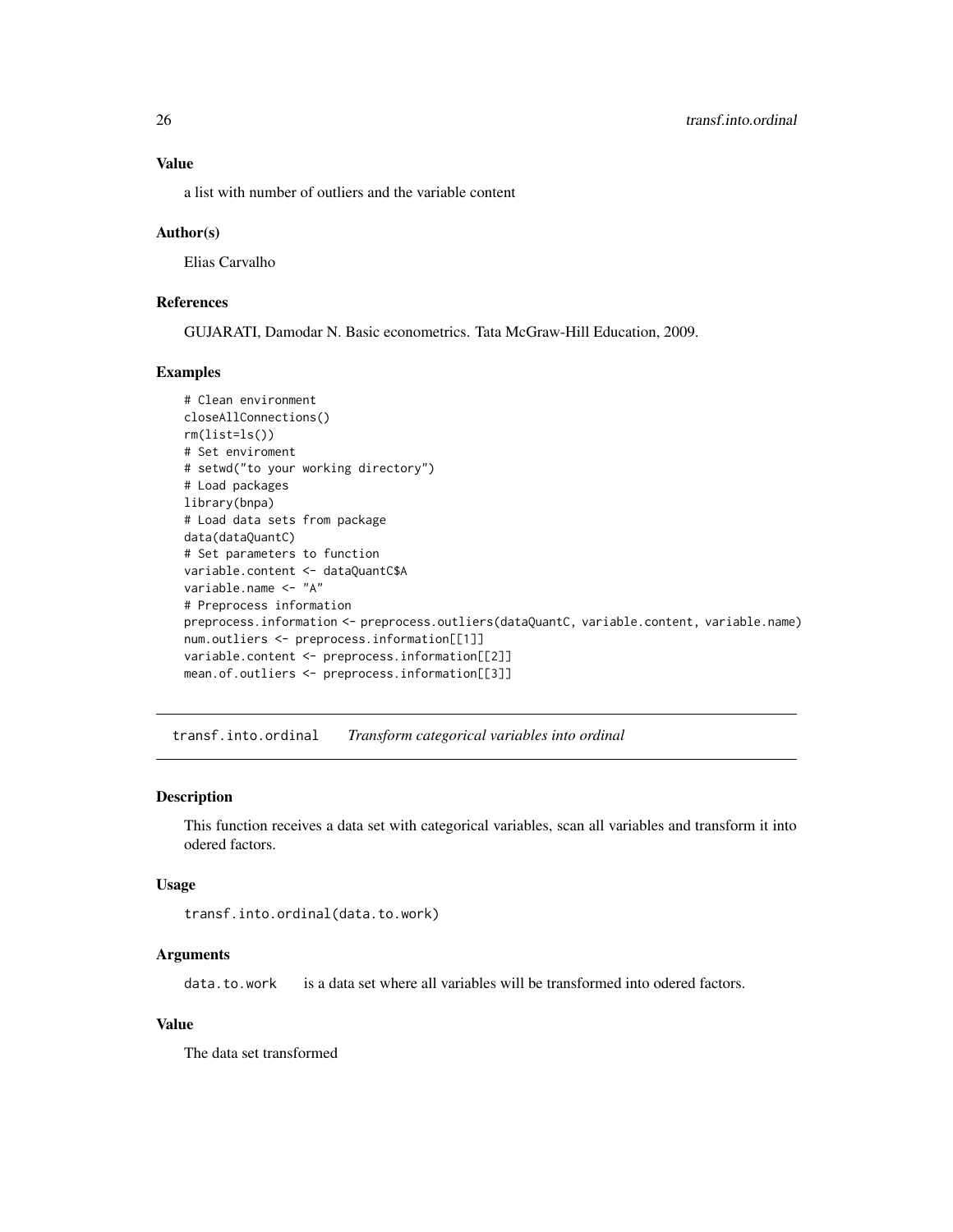# transf.into.ordinal 27

# Author(s)

Elias Carvalho

# References

GUJARATI, Damodar N. Basic econometrics. Tata McGraw-Hill Education, 2009.

```
# Clean environment
closeAllConnections()
rm(list=ls())
# Set enviroment
# setwd("to your working directory")
# Load packages
library(bnpa)
#Load Data
data(dataQualiN)
# Transform all variables into ordinal
dataQualiN <- bnpa::transf.into.ordinal(dataQualiN)
str(dataQualiN)
```